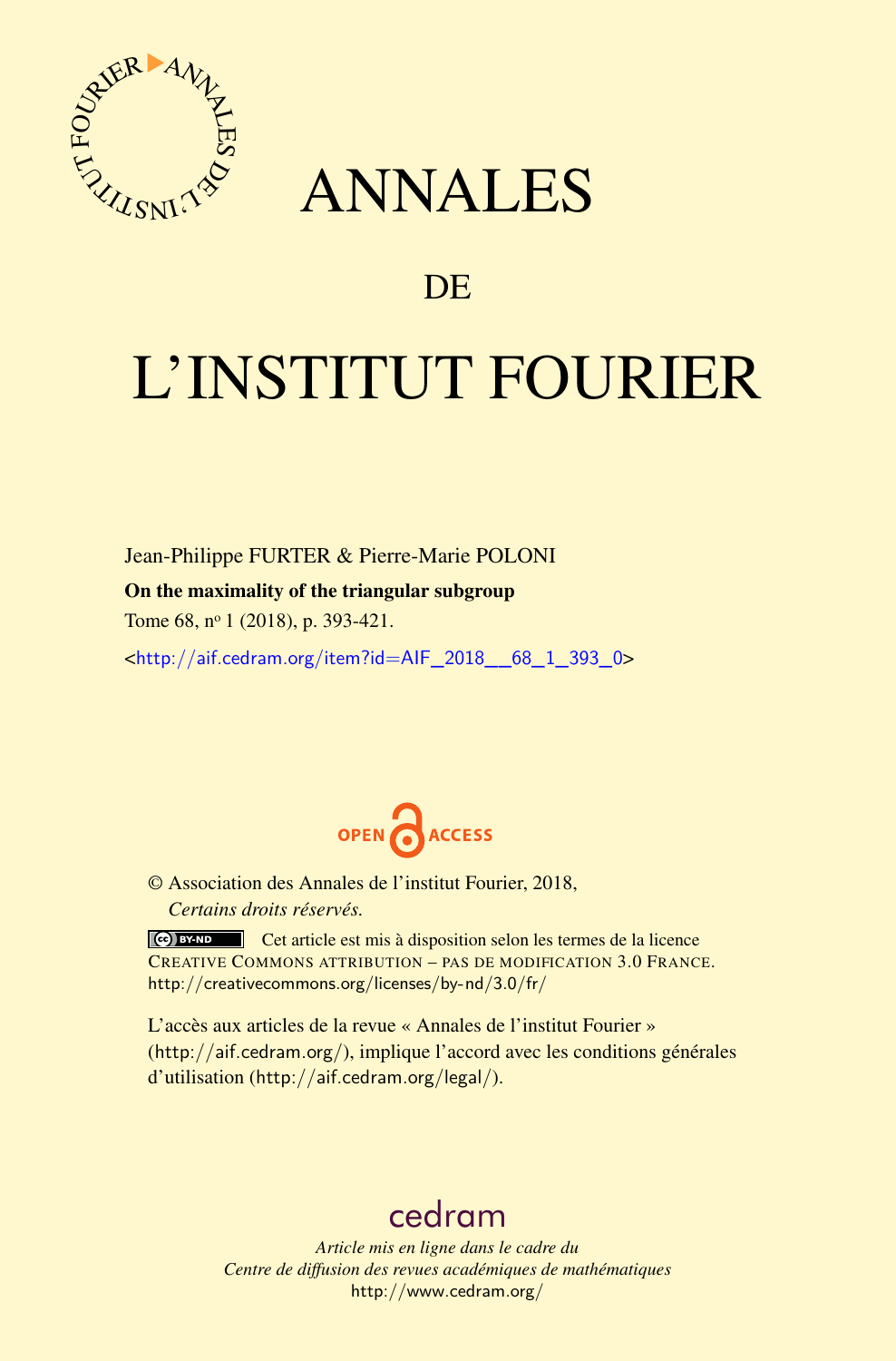# ON THE MAXIMALITY OF THE TRIANGULAR **SUBGROUP**

#### **by Jean-Philippe FURTER & Pierre-Marie POLONI (\*)**

ABSTRACT. — We prove that the subgroup of triangular automorphisms of the complex affine *n*-space is maximal among all solvable subgroups of  $\text{Aut}(\mathbb{A}_{\mathbb{C}}^n)$ for every *n*. In particular, it is a Borel subgroup of  $Aut(A_{\mathbb{C}}^n)$ , when the latter is viewed as an ind-group. In dimension two, we prove that the triangular subgroup is a maximal closed subgroup and that nevertheless, it is not maximal among all subgroups of Aut $(\mathbb{A}_{\mathbb{C}}^2)$ . Given an automorphism f of  $\mathbb{A}_{\mathbb{C}}^2$ , we study the question whether the group generated by  $f$  and the triangular subgroup is equal to the whole group  $Aut(A^2_{\mathbb{C}}).$ 

Résumé. — Nous montrons que le sous-groupe des automorphismes triangulaires est un sous-groupe résoluble maximal de  $\text{Aut}(\mathbb{A}_{\mathbb{C}}^n)$  pour tout *n*. Il forme ainsi un sous-groupe de Borel du ind-groupe  $Aut(A_{\mathbb{C}}^{n})$ . En dimension deux, nous montrons que le sous-groupe triangulaire est un sous-groupe fermé maximal mais qu'il n'est néanmoins pas maximal parmi tous les sous-groupes de Aut $(\mathbb{A}_{\mathbb{C}}^2)$ . Un automorphisme  $f$  de  $\mathbb{A}^2_{\mathbb{C}}$  étant donné, nous étudions la question suivante : le sousgroupe engendré par  $f$  et par les automorphismes triangulaires est-il égal au groupe  $\,$  $Aut(A^2_{\mathbb{C}})$  tout entier ?

### **1. Introduction**

<span id="page-1-0"></span>The main purpose of this paper is to study the Jonquières subgroup  $\mathcal{B}_n$ of the group  $Aut(A^n_{\mathbb{C}})$  of polynomial automorphisms of the complex affine *n*-space, i.e. its subgroup of triangular automorphisms. We will settle the titular question by providing three different answers, depending on to which properties the maximality condition is referring to.

Keywords: Polynomial automorphisms, triangular automorphisms, ind-groups. 2010 Mathematics Subject Classification: 14R10, 20G99.

<sup>(\*)</sup> The authors gratefully acknowledge support by the Swiss National Science Foundation Grant "Birational Geometry" PP00P2\_128422 /1 and by the French National Research Agency Grant "BirPol", ANR-11-JS01-004-01. This work was done while the first author was on leave for academic year 2016-2017 at the University of Basel.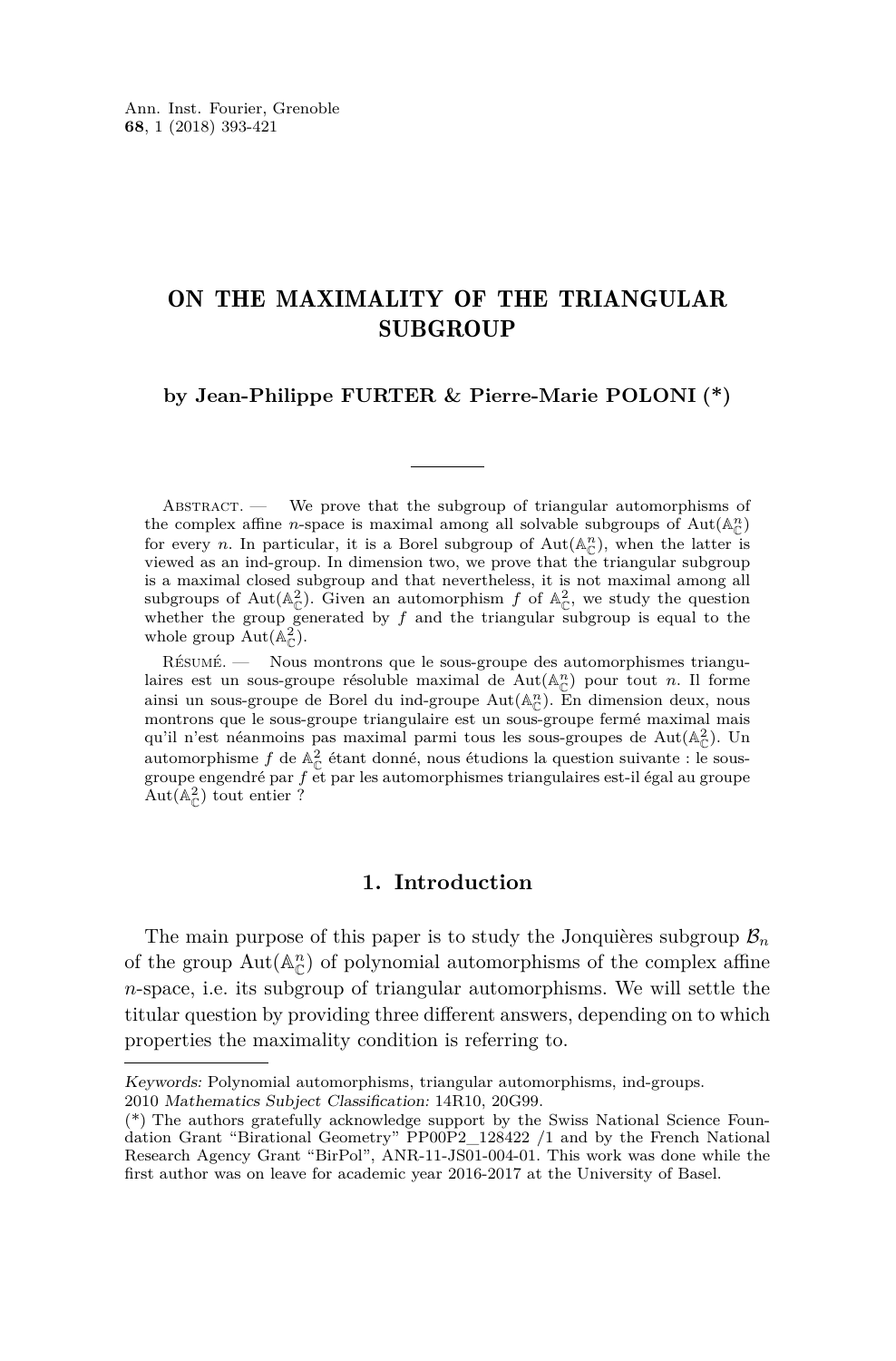<span id="page-2-0"></span>THEOREM 1.1.

- (1) For every  $n \geq 2$ , the subgroup  $\mathcal{B}_n$  is maximal among all solvable subgroups of  $Aut(\mathbb{A}_{\mathbb{C}}^n)$ .
- (2) The subgroup  $\mathcal{B}_2$  is maximal among the closed subgroups of  $Aut(\mathbb{A}_{\mathbb{C}}^2).$
- (3) The subgroup  $\mathcal{B}_2$  is not maximal among all subgroups of Aut $(\mathbb{A}_{\mathbb{C}}^2)$ .

Recall that  $Aut(A_{\mathbb{C}}^n)$  is naturally an ind-group, i.e. an infinite dimensional algebraic group. It is thus equipped with the usual ind-topology (see Section [2](#page-3-0) for the definitions). In particular, since  $\mathcal{B}_n$  is a closed connected solvable subgroup of  $Aut(A_{\mathbb{C}}^n)$ , the first statement of Theorem [1.1](#page-2-0) can be interpreted as follows:

<span id="page-2-1"></span>COROLLARY 1.2. — The group  $\mathcal{B}_n$  is a Borel subgroup of  $\text{Aut}(\mathbb{A}_{\mathbb{C}}^n)$ .

This generalizes a remark of Berest, Eshmatov and Eshmatov [\[4\]](#page-27-0) stating that triangular automorphisms of  $\mathbb{A}_{\mathbb{C}}^2$ , of Jacobian determinant 1, form a Borel subgroup (i.e. a maximal connected solvable subgroup) of the group  $\text{SAut}(\mathbb{A}_{\mathbb{C}}^2)$  of polynomial automorphisms of  $\mathbb{A}_{\mathbb{C}}^2$  of Jacobian determinant 1. Actually, the proofs in [\[4\]](#page-27-0) also imply Corollary [1.2](#page-2-1) in the case  $n = 2$ . Nevertheless, since they are based on results of Lamy [\[15\]](#page-28-0), which use the Jung–van der Kulk–Nagata structure theorem for  $Aut(A_C^2)$ , these arguments are specific to the dimension 2 and cannot be generalized to higher dimensions.

The Jonquières subgroup of  $Aut(A^n_{\mathbb{C}})$  is thus a good analogue of the subgroup of invertible upper triangular matrices, which is a Borel subgroup of the classical linear algebraic group  $GL_n(\mathbb{C})$ . Moreover, Berest, Eshmatov and Eshmatov strengthen this analogy when  $n = 2$  by proving that  $\mathcal{B}_2$  is, up to conjugacy, the only Borel subgroup of  $Aut(A_C^2)$ . On the other hand, it is well known that there exist, if  $n \geqslant 3$ , algebraic additive group actions on  $\mathbb{A}_{\mathbb{C}}^n$  that cannot be triangularized [\[1,](#page-27-1) [21\]](#page-28-1). Therefore, we ask the following problem.

PROBLEM 1.3. — Show that Borel subgroups of Aut $(\mathbb{A}_{\mathbb{C}}^n)$  are not all conjugate  $(n \geq 3)$ .

This problem turns out to be closely related to the question of the boundedness of the derived length of solvable subgroups of  $Aut(A^n_{\mathbb{C}})$ . We give such a bound when  $n = 2$ . More precisely, the maximal derived length of a solvable subgroup of  $Aut(A_C^2)$  is equal to 5 (see Proposition [3.14\)](#page-12-0). As a consequence, we prove that the group  $\text{Aut}_z(\mathbb{A}_{\mathbb{C}}^3)$  of automorphisms of A <sup>3</sup> fixing the last coordinate admits non-conjugate Borel subgroups (see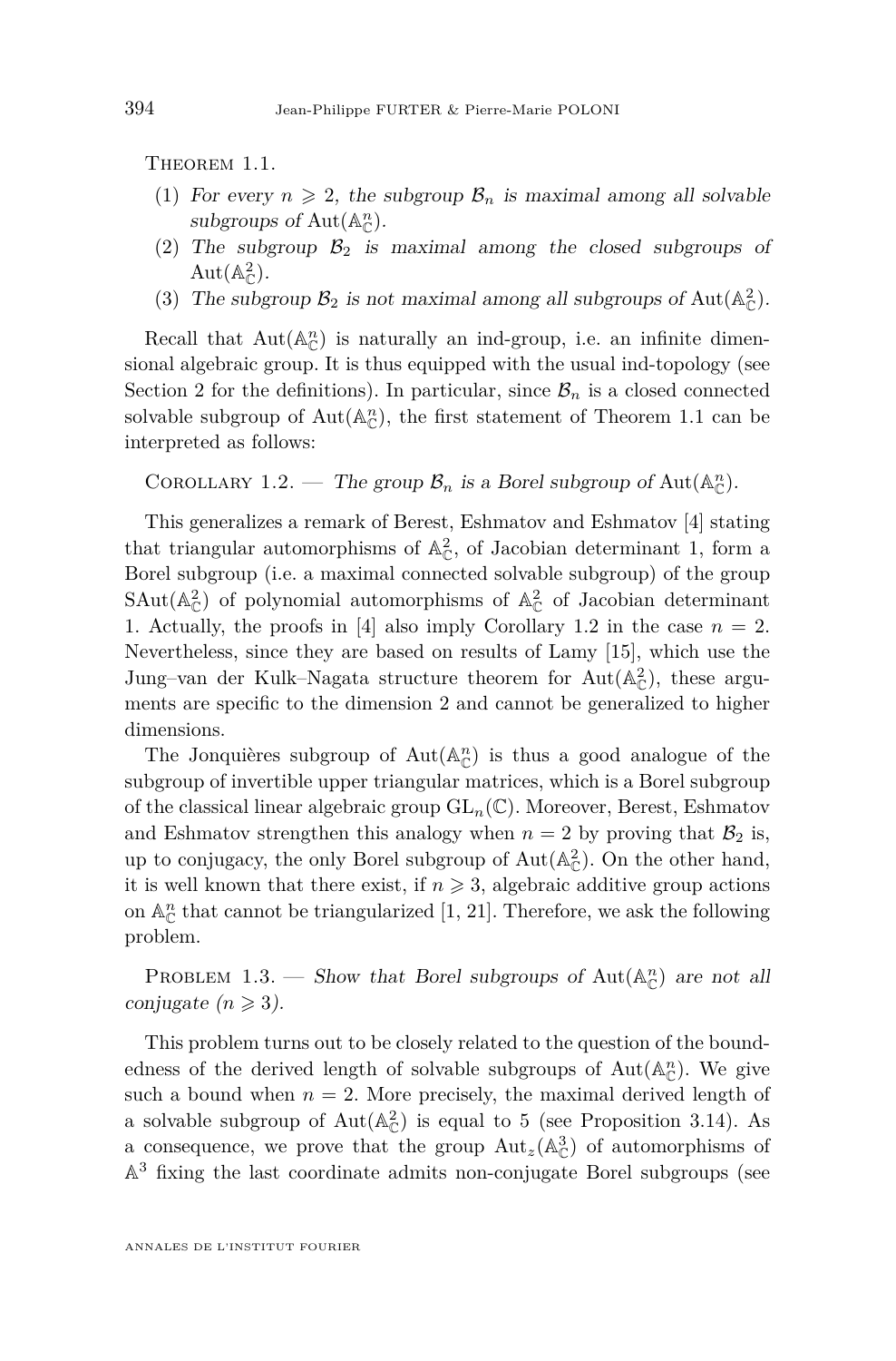Corollary [3.22\)](#page-17-0). Note that such a phenomenon has already been pointed out in [\[4\]](#page-27-0).

The paper is organized as follows. Section [1](#page-1-0) is the present introduction. In Section [2,](#page-3-0) we recall the definitions of ind-varieties and ind-groups given by Shafarevich and explain how the automorphism group of the affine *n*space may be endowed with the structure of an ind-group.

In Section [3,](#page-7-0) we prove the first two statements of Theorem [1.1](#page-2-0) and discuss the question, whether the ind-group  $Aut(A_{\mathbb{C}}^n)$  does admit non-conjugate Borel subgroups. We then study the group of all automorphisms of  $\mathbb{A}^3_\mathbb{C}$  fixing the last variable, proving that it admits non-conjugate Borel subgroups. In the last part of Section [3,](#page-7-0) we give examples of maximal closed subgroups of  $Aut(\mathbb{A}_{\mathbb{C}}^n)$ .

Finally, we consider  $Aut(A_C^2)$  as an "abstract" group in Section [4.](#page-20-0) We show that triangular automorphisms do not form a maximal subgroup of  $Aut(A_{\mathbb{C}}^2)$ . More precisely, after defining the affine length of an automorphism in Definition [4.1,](#page-20-1) we prove the following statement:

THEOREM  $1.4.$  — For any field **k**, the two following assertions hold.

(1) If the affine length of an automorphism  $f \in Aut(\mathbb{A}_{\mathbf{k}}^2)$  is at least 1 (i.e. *f* is not triangular) and at most 4, then the group generated by  $\mathcal{B}_2$  and f satisfies

$$
\langle \mathcal{B}_2, f \rangle = \operatorname{Aut}(\mathbb{A}_{\mathbf{k}}^2).
$$

(2) There exists an automorphism  $f \in Aut(A_{\mathbf{k}}^2)$  of affine length 5 such that the group  $\langle \mathcal{B}_2, f \rangle$  is strictly included into Aut $(\mathbb{A}_{\mathbf{k}}^2)$ .

**Acknowledgement.** The authors thank the referee for helpful comments and suggestions which helped to improve the text.

### <span id="page-3-0"></span>**2. Preliminaries: the ind-group of polynomial automorphisms**

In [\[24,](#page-28-2) [25\]](#page-28-3), Shafarevich introduced the notions of ind-varieties and indgroups, and explained how to endow the group of polynomial automorphisms of the affine *n*-space with the structure of an ind-group. Since these two papers are well-known to contain several inaccuracies, we now recall the definitions from Shafarevich and describe the ind-group structure of the automorphism group of the affine *n*-space.

For simplicity, we assume in this section that **k** is an algebraically closed field.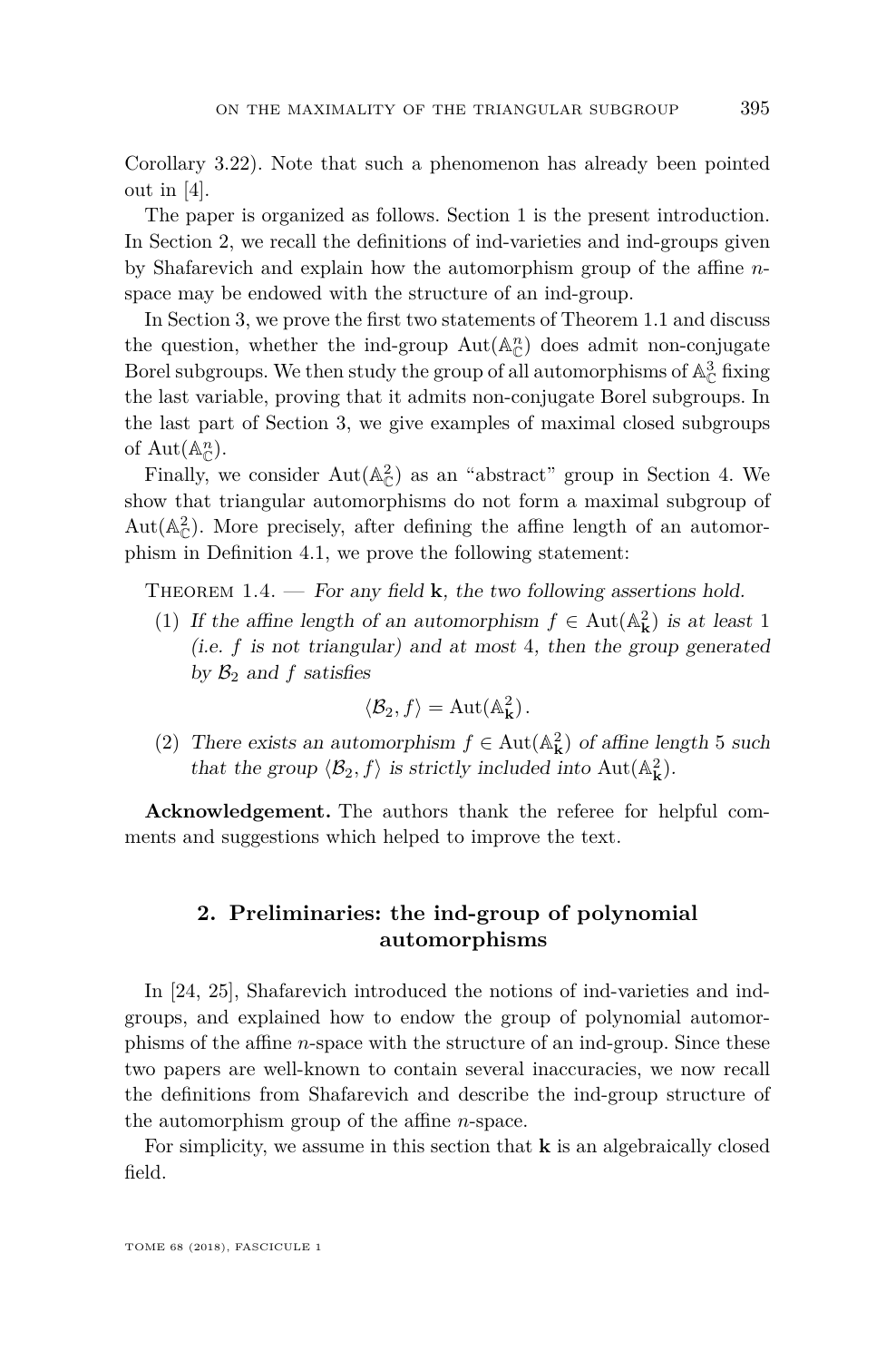#### **2.1. Ind-varieties and ind-groups**

We first define the category of infinite dimensional algebraic varieties (ind-varieties for short).

DEFINITION 2.1 (Shafarevich [\[24\]](#page-28-2)).

- (1) An ind-variety *V* (over **k**) is a set together with an ascending filtration  $V_{\leq 0} \subseteq V_{\leq 1} \subseteq V_{\leq 2} \subseteq \cdots \subseteq V$  such that the following holds: (a)  $V = \bigcup_d V_{\leq d}$ .
	- (b) Each  $V_{\le d}$  has the structure of an algebraic variety (over **k**).
	- (c) Each  $V_{\le d}$  is Zariski closed in  $V_{\le d+1}$ .
- (2) A morphism of ind-varieties (or ind-morphism) is a map  $\varphi: V \to W$ between two ind-varieties  $V = \bigcup_{d} V_{\leq d}$  and  $W = \bigcup_{d} W_{\leq d}$  such that there exists, for every *d*, an *e* for which  $\varphi(V_{\le d}) \subseteq W_{\le e}$  and such that the induced map  $V_{\leq d} \to W_{\leq e}$  is a morphism of varieties (over **k**).

In particular, every ind-variety  $V$  is naturally equipped with the so-called ind-topology in which a subset  $S \subseteq V$  is closed if and only if every subset  $S_{\le d} := S \cap V_{\le d}$  is Zariski-closed in  $V_{\le d}$ .

We remark that the product  $V \times W$  of two ind-varieties  $V = \bigcup_{d} V_{\leq d}$ and  $W = \bigcup_{d} W_{\leq d}$  has the structure of an ind-variety for the filtration  $V \times W = \bigcup_{d} V_{\leq d} \times W_{\leq d}.$ 

DEFINITION 2.2. — An ind-group is a group *G* which is an ind-variety such that the multiplication  $G \times G \to G$  and inversion  $G \to G$  maps are morphisms of ind-varieties.

If *G* is an abstract group, we denote by  $D(G) = D^1(G)$  its (first) derived subgroup. It is the subgroup generated by all commutators  $[g, h] :=$  $ghg^{-1}h^{-1}$ ,  $g, h \in G$ . The *n*-th derived subgroup of *G* is then defined inductively by  $D^n(G) = D^1(D^{n-1}(G))$  for  $n \ge 1$ , where by definition  $D^0(G) = G$ . A group *G* is called solvable if  $D^n(G) = \{1\}$  for some integer  $n \geq 0$ . Furthermore, the smallest such integer *n* is called the derived length of *G*.

For later use, we state (and prove) the following results which are wellknown for algebraic groups and which extend straightforwardly to indgroups.

<span id="page-4-1"></span>Lemma 2.3. — Let *H* be a subgroup of an ind-group *G*. Then, the following assertions hold.

<span id="page-4-0"></span>(1) The closure  $\overline{H}$  of  $H$  is again a subgroup of  $G$ .

ANNALES DE L'INSTITUT FOURIER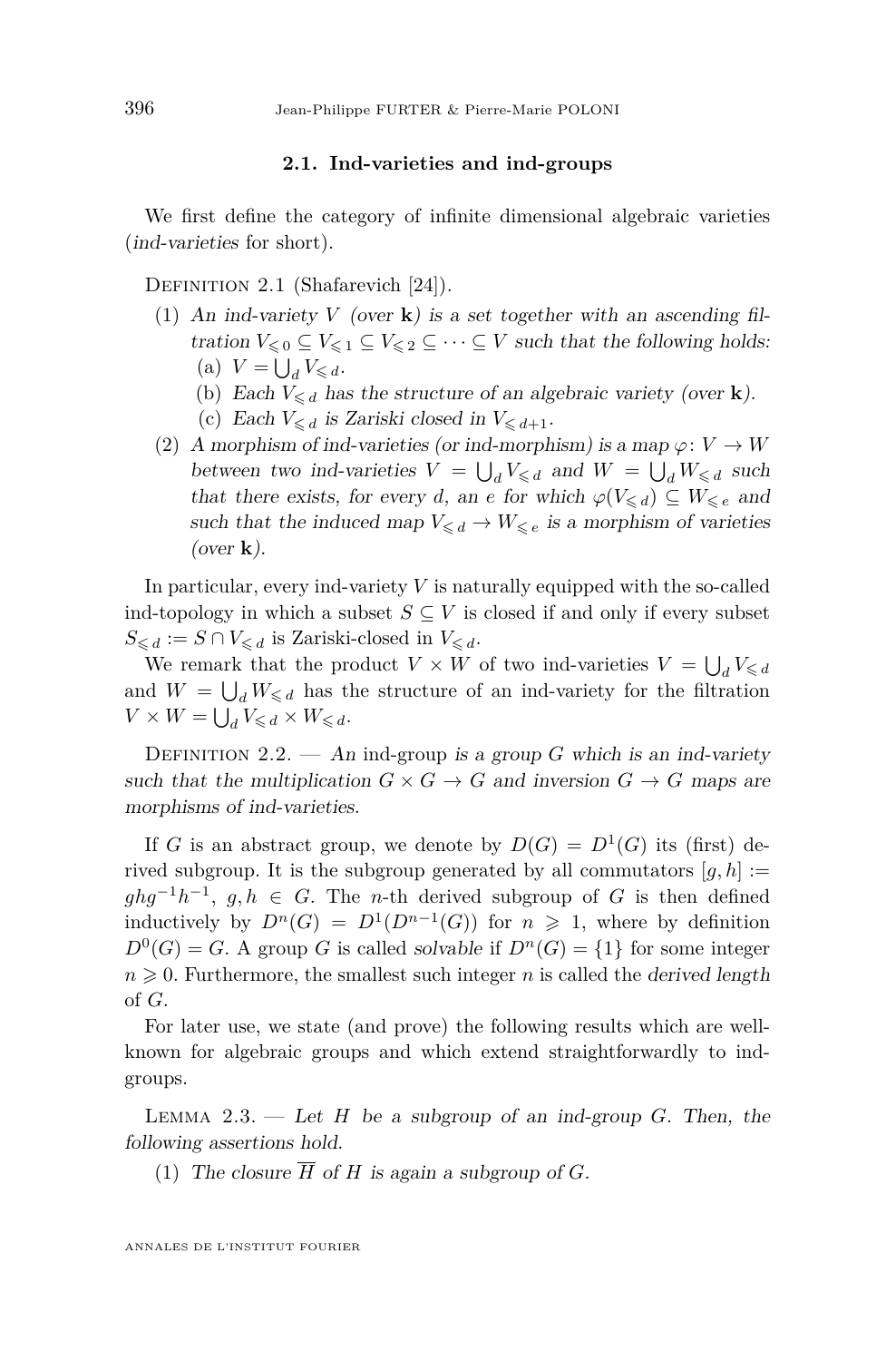- <span id="page-5-0"></span>(2) We have  $D(\overline{H}) \subseteq \overline{D(H)}$ .
- <span id="page-5-1"></span>(3) If *H* is solvable, then  $\overline{H}$  is solvable too.

Proof.

[\(1\)](#page-4-0). The proof for algebraic groups given in [\[11,](#page-28-4) Proposition 7.4A, p. 54] directly applies to ind-groups. This proof being very short, we give it here. Inversion being a homeomorphism, we get  $(\overline{H})^{-1} = \overline{H^{-1}} = \overline{H}$ . Similarly, left translation by an element  $x$  of  $H$  being a homeomorphism, we get  $x\overline{H} = \overline{xH} = \overline{H}$ , i.e.  $H\overline{H} \subseteq \overline{H}$ . In turn, right translation by an element *x* of  $\overline{H}$  being a homeomorphism, we get  $\overline{H}x = \overline{Hx} \subseteq \overline{HH} \subseteq \overline{H} = \overline{H}$ . This says that  $\overline{H}$  is a subgroup.

[\(2\)](#page-5-0). Fix an element *y* of *H*. The map  $\varphi: G \to G$ ,  $x \mapsto [x, y] = xyx^{-1}y^{-1}$ being an ind-morphism, it is in particular continuous. Since *H* is obviously contained in  $\varphi^{-1}(\overline{D(H)})$ , we get  $\overline{H} \subseteq \varphi^{-1}(\overline{D(H)})$ . Consequently, we have proven that

$$
\forall x \in \overline{H}, \ \forall y \in H, \ [x, y] \in D(H).
$$

In turn (and analogously), for each fixed element *x* of  $\overline{H}$ , the map  $\psi: G \to$  $G, y \mapsto [x, y]$  is continuous. Since *H* is included into  $\psi^{-1}(\overline{D(H)})$ , we get  $\overline{H} \subseteq \psi^{-1}(\overline{D(H)})$  and thus

$$
\forall x, y \in \overline{H}, \ [x, y] \in \overline{D(H)}.
$$

This implies the desired inclusion.

[\(3\)](#page-5-1). If *H* is solvable, it admits a sequence of subgroups such that

$$
H = H_0 \supseteq H_1 \supseteq \cdots \supseteq H_n = \{1\} \text{ and } D(H_i) \subseteq H_{i+1} \text{ for each } i.
$$
  
This yields  $\overline{H} = \overline{H}_0 \supseteq \overline{H}_1 \supseteq \cdots \supseteq \overline{H}_n = \{1\}$  and by (2) we get  $D(\overline{H}_i) \subseteq \overline{D(H_i)} \subseteq \overline{H}_{i+1}$  for each  $i$ .

#### **2.2. Automorphisms of the affine** *n***-space**

As usual, given an endomorphism  $f \in \text{End}(\mathbb{A}_{\mathbf{k}}^n)$ , we denote by  $f^*$  the corresponding endomorphism of the algebra of regular functions  $\mathcal{O}(\mathbb{A}^n_{\mathbf{k}})$  = **k**[ $x_1, \ldots, x_n$ ]. Note that every endomorphism  $f \in \text{End}(\mathbb{A}_{\mathbf{k}}^n)$  is uniquely determined by the polynomials  $f_i = f^*(x_i)$ ,  $1 \leq i \leq n$ .

In the sequel, we identify the set  $\mathcal{E}_n(\mathbf{k}) := \text{End}(\mathbb{A}_{\mathbf{k}}^n)$  with  $(\mathbf{k}[x_1,\ldots,x_n])^n$ . We thus simply denote by  $f = (f_1, \ldots, f_n)$  the element of  $\mathcal{E}_n(\mathbf{k})$  whose corresponding endomorphism *f* ∗ is given by

$$
f^* \colon \mathcal{O}(\mathbb{A}_{\mathbf{k}}^n) \to \mathcal{O}(\mathbb{A}_{\mathbf{k}}^n), \quad P(x_1, \ldots, x_n) \mapsto P \circ f = P(f_1, \ldots, f_n).
$$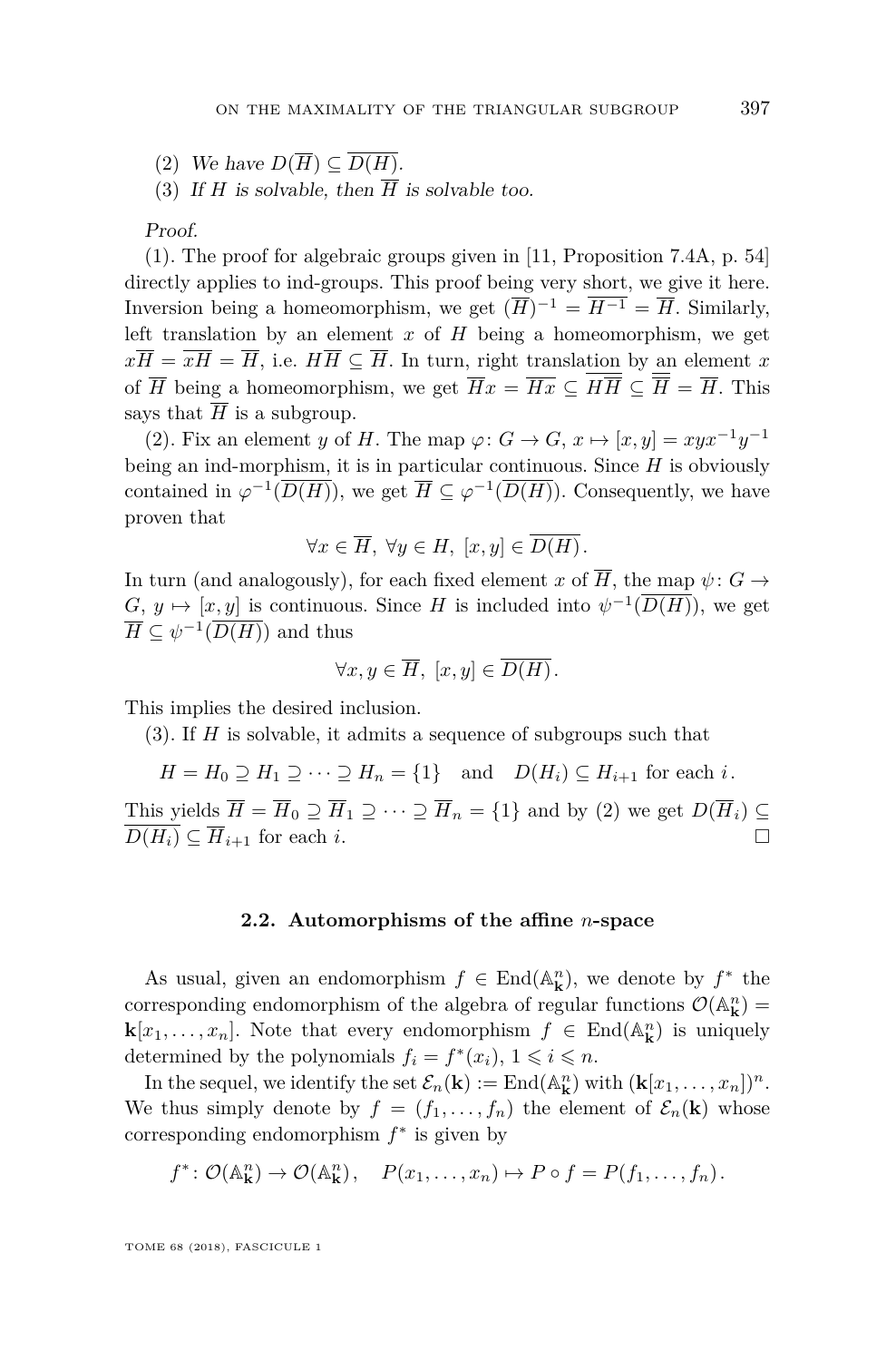The composition  $g \circ f$  of two endomorphisms  $f = (f_1, \ldots, f_n)$  and  $g =$  $(g_1, \ldots, g_n)$  is equal to

$$
g\circ f=(g_1(f_1,\ldots,f_n),\ldots,g_n(f_1,\ldots,f_n)).
$$

Note that for each nonnegative integer *d*, the following set is naturally an affine space (and therefore an algebraic variety!).

$$
\mathbf{k}[x_1,\ldots,x_n]_{\leqslant d}:=\left\{P\in\mathbf{k}[x_1,\ldots,x_n],\ \deg P\leqslant d\right\}.
$$

If  $f = (f_1, \ldots, f_n) \in \mathcal{E}_n(\mathbf{k})$ , we set deg  $f := \max_i {\{\text{deg } f_i\}}$  and define

$$
\mathcal{E}_n(\mathbf{k})_{\leq d} := \{ f \in \mathcal{E}_n(\mathbf{k}), \ \deg f \leq d \}.
$$

The equality  $\mathcal{E}_n(\mathbf{k})_{\leq d} = (\mathbf{k}[x_1,\ldots,x_n]_{\leq d})^n$  shows that  $\mathcal{E}_n(\mathbf{k})_{\leq d}$  is naturally an affine space. Moreover, the filtration  $\mathcal{E}_n(\mathbf{k}) = \bigcup_d \mathcal{E}_n(\mathbf{k}) \le d$  defines a structure of ind-variety on  $\mathcal{E}_n(\mathbf{k})$ .

We denote by  $\mathcal{G}_n(\mathbf{k}) = \text{Aut}(\mathbb{A}_{\mathbf{k}}^n)$  the automorphism group of  $\mathbb{A}_{\mathbf{k}}^n$ . The next result allows us to endow  $\mathcal{G}_n(\mathbf{k})$  with the structure of an ind-variety.

LEMMA 2.4. — Denote by  $C_n(\mathbf{k})$ , resp.  $\mathcal{J}_n(\mathbf{k})$ , the set of elements f in  $\mathcal{E}_n(\mathbf{k})$  whose Jacobian determinant Jac(f) is a constant, resp. a nonzero constant. Then, the following assertions hold:

- <span id="page-6-0"></span>(1) The set  $\mathcal{C}_n(\mathbf{k})$  is closed in  $\mathcal{E}_n(\mathbf{k})$ .
- <span id="page-6-1"></span>(2) The set  $\mathcal{J}_n(\mathbf{k})$  is open in  $\mathcal{C}_n(\mathbf{k})$ .
- <span id="page-6-2"></span>(3) The set  $\mathcal{G}_n(\mathbf{k})$  is closed in  $\mathcal{J}_n(\mathbf{k})$ .

Proof.

[\(1\)](#page-6-0). Since  $\deg(\operatorname{Jac}(f)) \leq n(\deg(f) - 1)$ , the map Jac:  $\mathcal{E}_n(\mathbf{k}) \to$  $\mathbf{k}[x_1,\ldots,x_n]$  is an ind-morphism. By definition,  $\mathcal{C}_n(\mathbf{k})$  is the preimage of the set **k** which is closed in  $\mathbf{k}[x_1,\ldots,x_n]$ .

[\(2\)](#page-6-1). The Jacobian morphism induces a morphism  $\varphi: \mathcal{C}_n(\mathbf{k}) \to \mathbf{k}, f \mapsto$ Jac(*f*). By definition,  $\mathcal{J}_n(\mathbf{k})$  is the preimage of the set  $\mathbf{k}^*$  which is open in **k**.

[\(3\)](#page-6-2). Set  $\mathcal{J}_{n,0} := \{f \in \mathcal{J}_n(\mathbf{k}), f(0) = 0\}$ . Every element  $f \in \mathcal{J}_{n,0}$  admits a formal inverse for the composition (see e.g. [\[7,](#page-27-2) Theorem 1.1.2]), i.e. a formal power series  $g = \sum_{d \geq 1} g_d$ , where each  $g_d = (g_{d,1}, \ldots, g_{d,n})$ is a *d*-homogeneous element of  $\mathcal{E}_n(\mathbf{k})$ , meaning that  $g_{d,1}, \ldots, g_{d,n}$  are *d*homogeneous polynomials in  $\mathbf{k}[x_1,\ldots,x_n]$  such that

 $f \circ q = q \circ f = (x_1, \ldots, x_n)$  (as formal power series).

Furthermore, for each *d*, the map  $\psi_d$ :  $\mathcal{J}_{n,0} \to \mathcal{E}_n(\mathbf{k})$  sending f onto  $g_d$ is a morphism because each coefficient of every component of *g<sup>d</sup>* can be expressed as a polynomial in the coefficients of the components of *f* and in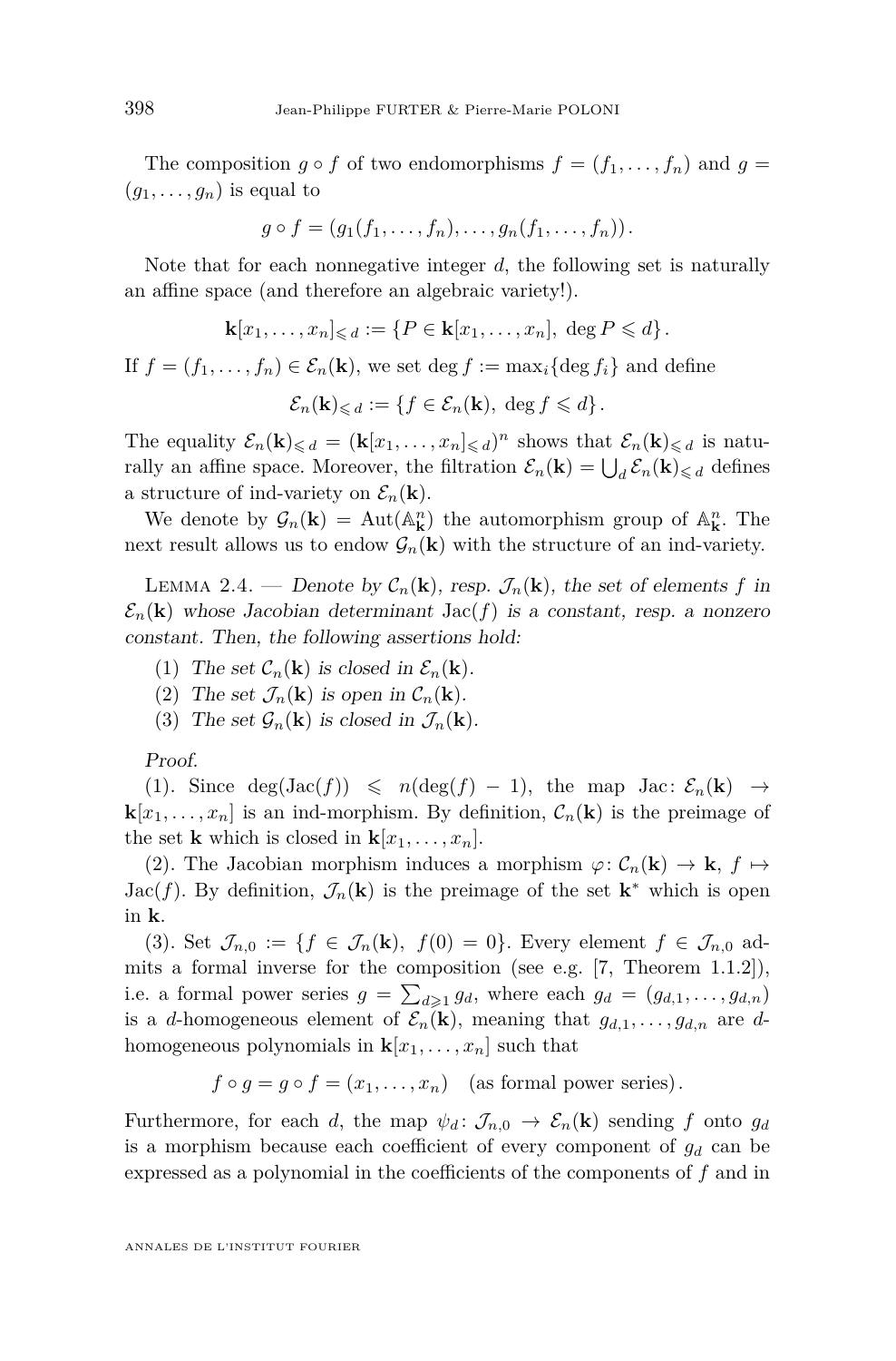the inverse  $(\text{Jac } f)^{-1}$  of the polynomial Jac *f*. Recall furthermore (see [\[2,](#page-27-3) Theorem 1.5]) that every automorphism  $f \in \mathcal{G}_n(\mathbf{k})$  satisfies

<span id="page-7-1"></span>
$$
(2.1) \qquad \deg(f^{-1}) \leqslant (\deg f)^{n-1}.
$$

Therefore, an element  $f \in \mathcal{J}_n(\mathbf{k})_{\le d}$  is an automorphism if and if  $f :=$  $f - f(0)$  is an automorphism. This amounts to saying that f is an automorphism if and only if  $\psi_e(\tilde{f}) = 0$  for all integers  $e > d^{n-1}$ . These conditions being closed, we have proven that  $\mathcal{G}_n(\mathbf{k})_{\le d}$  is closed in  $\mathcal{J}_n(\mathbf{k})_{\le d}$ for each *d*, i.e. that  $\mathcal{G}_n(\mathbf{k})$  is closed in  $\mathcal{J}_n(\mathbf{k})$ . Note that when the field **k** has characteristic zero, the Jacobian conjecture (see for example [\[2,](#page-27-3) [7\]](#page-27-2)) asserts that the equality  $\mathcal{G}_n(\mathbf{k}) = \mathcal{J}_n(\mathbf{k})$  actually holds.

Since the multiplication  $\mathcal{G}_n(\mathbf{k}) \times \mathcal{G}_n(\mathbf{k}) \to \mathcal{G}_n(\mathbf{k})$  and inversion  $\mathcal{G}_n(\mathbf{k}) \to$  $\mathcal{G}_n(\mathbf{k})$  maps are morphisms (for the inversion, this again relies on the fun-damental inequality [\(2.1\)](#page-7-1)), we obtain that  $\mathcal{G}_n(\mathbf{k})$  is an ind-group.

#### **3. Borel subgroups**

<span id="page-7-0"></span>Throughout this section, we work over the field  $\mathbf{k} = \mathbb{C}$  of complex numbers.

Note that the affine subgroup

 $\mathcal{A}_n = \{f = (f_1, \ldots, f_n) \in \mathcal{G}_n(\mathbb{C}) \mid \deg(f_i) = 1 \text{ for all } i = 1 \ldots n\}$ 

and the Jonquières (or triangular) subgroup

$$
\mathcal{B}_n = \{ f = (f_1, \dots, f_n) \in \mathcal{G}_n(\mathbb{C}) \mid \forall i, f_i \in \mathbb{C}[x_i, \dots, x_n] \}
$$
  
= 
$$
\{ f \in \mathcal{G}_n(\mathbb{C}) \mid \forall i, f_i = a_i x_i + p_i, a_i \in \mathbb{C}^*, p_i \in \mathbb{C}[x_{i+1}, \dots, x_n] \}
$$

are both closed in  $\mathcal{G}_n(\mathbb{C})$ .

It is well known that the group  $\mathcal{G}_n(\mathbb{C})$  is connected (see e.g. [\[25,](#page-28-3) proof of Lemma 4], [\[13,](#page-28-5) Proposition 2] or [\[22,](#page-28-6) Theorem 6]). The same is true for  $\mathcal{B}_n$ .

<span id="page-7-2"></span>LEMMA 3.1. — The groups  $\mathcal{G}_n(\mathbb{C}) = \text{Aut}(\mathbb{A}_{\mathbb{C}}^n)$  and  $\mathcal{B}_n$  are connected.

Proof. — We say that a variety  $V$  is curve-connected if for all points  $x, y \in V$ , there exists a morphism  $\varphi: C \to V$ , where *C* is a connected curve (not necessarily irreducible) such that *x* and *y* both belong to the image of *ϕ*. The same definition applies to ind-varieties.

We prove that  $\mathcal{G}_n(\mathbb{C})$  and  $\mathcal{B}_n$  are curve-connected. Let f be an element in  $\mathcal{G}_n(\mathbb{C})$ . We first consider the morphism  $\alpha \colon \mathbb{A}_{\mathbb{C}}^1 \to \mathcal{G}_n(\mathbb{C})$  defined by

$$
\alpha(t) = f - tf(0, \dots, 0)
$$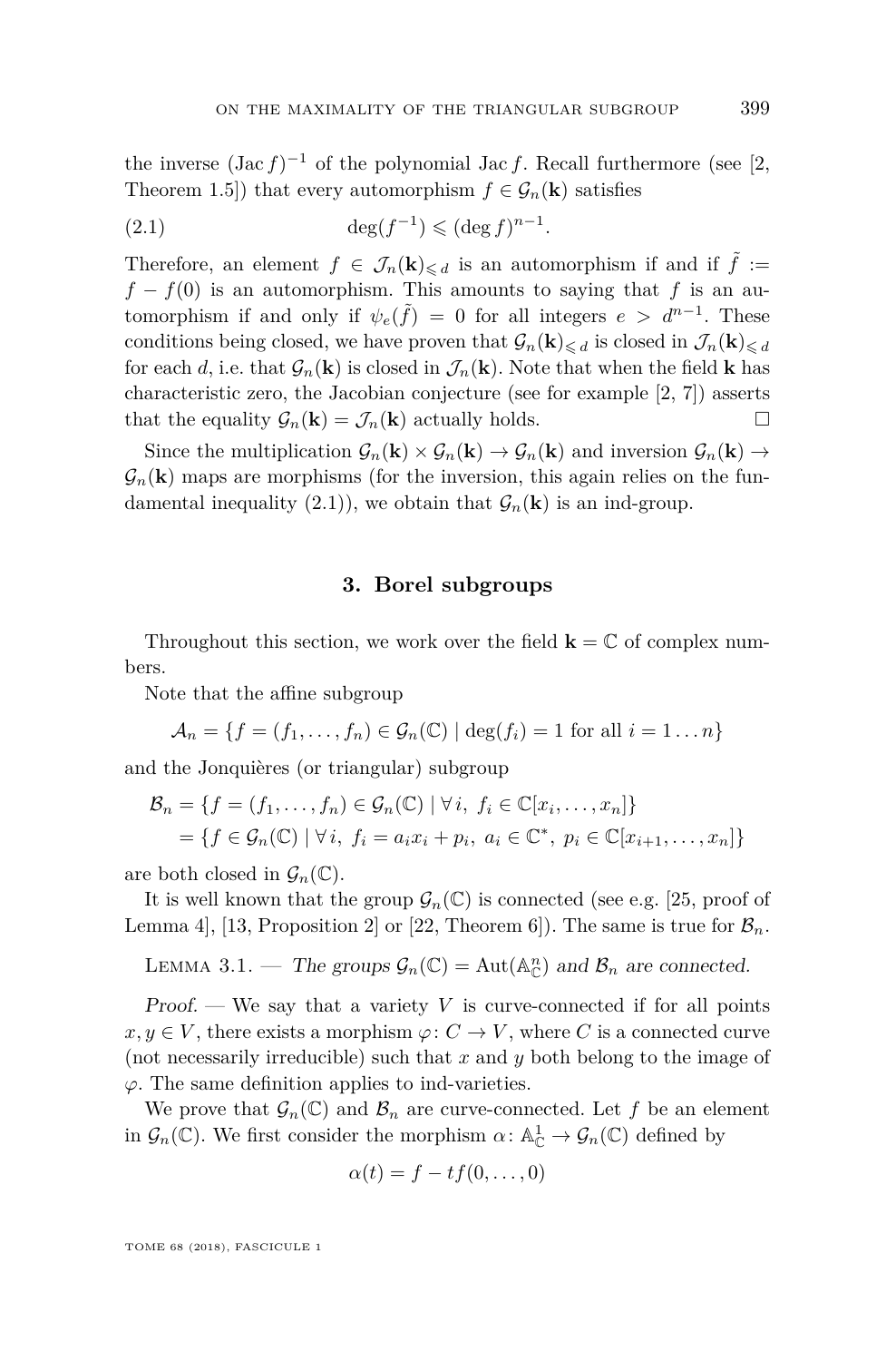which is contained in  $\mathcal{B}_n$  if *f* is triangular. Note that  $\alpha(0) = f$  and that the automorphism  $\tilde{f} := \alpha(1)$  fixes the origin of  $\mathbb{A}_{\mathbb{C}}^n$ .

Therefore the morphism  $\beta \colon \mathbb{A}^1_{\mathbb{C}} \setminus \{0\} \to \mathcal{G}_n(\mathbb{C}), t \mapsto (t^{-1} \cdot \mathrm{id}_{\mathbb{A}^n_{\mathbb{C}}}) \circ \tilde{f} \circ (t \cdot \mathrm{id}_{\mathbb{A}^n_{\mathbb{C}}})$ extends to a morphism  $\beta \colon \mathbb{A}^1_{\mathbb{C}} \to \mathcal{G}_n(\mathbb{C})$  (with values in  $\mathcal{B}_n$  if  $f$ , thus  $\tilde{f}$ , is triangular) such that  $\beta(1) = \tilde{f}$  and such that  $\beta(0)$  is a linear map, namely the linear part of  $\tilde{f}$ . This concludes the proof since  $GL_n(\mathbb{C})$  (resp. the set of all invertible upper triangular matrices) is curve-connected.  $\Box$ 

Recall that the subgroup of upper triangular matrices in  $GL_n(\mathbb{C})$  is solvable and has derived length  $\lceil \log_2(n) \rceil + 1$ , where  $\lceil x \rceil$  denotes the smallest integer greater than or equal to the real number  $x$  (see e.g. [\[26,](#page-28-7) p. 16]). In contrast, we have the following result.

LEMMA 3.2. — The group  $\mathcal{B}_n$  is solvable of derived length  $n+1$ .

Proof. — For each integer  $k \in \{0, \ldots, n\}$ , denote by  $U_k$  the subgroup of  $\mathcal{B}_n$  whose elements are of the form  $f = (f_1, \ldots, f_n)$  where  $f_i = x_i$  for all  $i > k$  and  $f_i = x_i + p_i$  with  $p_i \in \mathbb{C}[x_{i+1}, \ldots, x_n]$  for all  $i \leq k$ . We will prove  $D(\mathcal{B}_n) = U_n$  and  $D^j(U_n) = U_{n-j}$  for all  $j \in \{0, ..., n\}.$ 

For this, we consider the dilatation  $d(j, \lambda_j)$  and the elementary automorphism  $e(j, q_i)$  which are defined for every integer  $j \in \{1, \ldots, n\}$ , every nonzero constant  $\lambda_j \in \mathbb{C}^*$  and every polynomial  $q_j \in \mathbb{C}[x_{j+1}, \ldots, x_n]$  by

 $d(j, \lambda_i) = (g_1, \ldots, g_n)$  and  $e(j, q_j) = (h_1, \ldots, h_n)$ ,

where  $g_j = \lambda_j x_j$ ,  $h_j = x_j + q_j$  and  $g_i = h_i = x_i$  for  $i \neq j$ . Note that an element  $f \in U_k$  as above is equal to

$$
f = e(k, p_k) \circ \cdots \circ e(2, p_2) \circ e(1, p_1).
$$

In particular, this tells us that  $U_k$  is generated by the elements  $e(j, q_j)$ ,  $j \leq k, q_j \in \mathbb{C}[x_{j+1}, \ldots, x_n].$ 

The inclusion  $D(\mathcal{B}_n) \subseteq U_n$  is straightforward and left to the reader. The converse inclusion  $U_n \subseteq D(\mathcal{B}_n)$  follows from the equality

$$
[e(j, q_j), d(j, \lambda_j)] = e(j, (1 - \lambda_j)q_j).
$$

Finally, we prove  $D^j(U_n) = U_{n-j}$  by proving that the equality  $D(U_{k+1}) =$  $U_k$  holds for all  $k \in \{0, \ldots, n-1\}$ . The inclusion  $D(U_{k+1}) \subseteq U_k$  is straightforward and left to the reader. To prove the converse inclusion, let us introduce the map  $\Delta_i$ :  $\mathbb{C}[x_i,\ldots,x_n] \to \mathbb{C}[x_i,\ldots,x_n]$ ,  $q \mapsto q(x_i,\ldots,x_n) - q(x_i 1, x_{i+1}, \ldots, x_n$ ). Note that  $\Delta_i$  is surjective and that

$$
[e(j, q_j), e(j + 1, 1)] = e(j, \Delta_{j+1}(q_j))
$$

for all  $j \in \{1, \ldots, n-1\}$  and all  $q_j \in \mathbb{C}[x_{j+1}, \ldots, x_n]$ . This implies  $U_k \subseteq$  $D(U_{k+1})$  and concludes the proof.

ANNALES DE L'INSTITUT FOURIER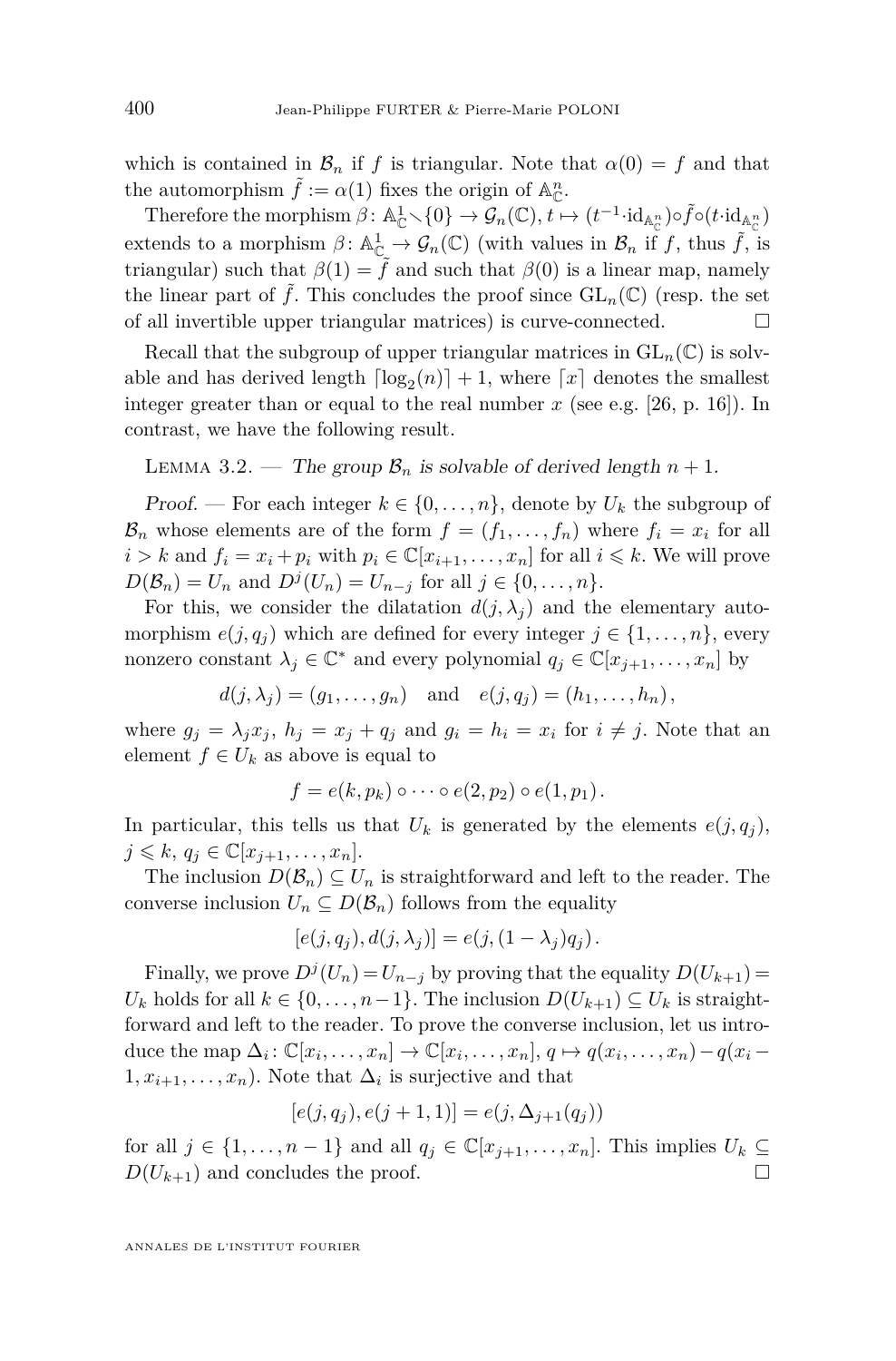#### **3.1. Triangular automorphisms form a Borel subgroup.**

In this section, we prove the first two statements of Theorem [1.1](#page-2-0) from the introduction. For this, we need the following result.

<span id="page-9-0"></span>PROPOSITION 3.3. — Let  $n \geq 2$  be an integer. If a closed subgroup of Aut $(\mathbb{A}_{\mathbb{C}}^n)$  strictly contains  $\mathcal{B}_n$ , then it also contains at least one linear automorphism that is not triangular.

Proof. — Let *H* be a closed subgroup of  $Aut(A_{\mathbb{C}}^n)$  strictly containing  $\mathcal{B}_n$ . We first prove that *H* contains an automorphism whose linear part is not triangular. Let  $f = (f_1, \ldots, f_n)$  be an element in  $H \setminus \mathcal{B}_n$ . Then, there exists at least one component  $f_i$  of  $f$  that depends on an indeterminate  $x_j$  with *j* < *i*, i.e. such that  $\frac{\partial f_i}{\partial x_j}$  ≠ 0. Now, choose  $c = (c_1, \ldots, c_n) \in \mathbb{A}_{\mathbb{C}}^n$  such that  $\frac{\partial f_i}{\partial x_j}(c) \neq 0$  and consider the translation  $t_c := (x_1 + c_1, \ldots, x_n + c_n) \in \mathcal{B}_n$ . Since

$$
f_i(x + c) = f_i(c) + \sum_k \frac{\partial f_i}{\partial x_k}(c) x_k + \text{(terms of higher order)},
$$

the linear part  $l$  of  $f \circ t_c$  is not triangular because it corresponds to the (non-triangular) invertible matrix  $\left(\frac{\partial f_i}{\partial x_k}(c)\right)$ *ik* . Composing on the left hand side by another translation  $t'$ , we obtain an element  $g := t' \circ f \circ t \in H$ which fixes the origin of  $\mathbb{A}_{\mathbb{C}}^n$  and whose linear part is again *l*.

For every  $\varepsilon \in \mathbb{C}^*$ , set  $h_{\varepsilon} := (\varepsilon x_1, \dots, \varepsilon x_n) \in \mathcal{B}_n$ . We can finally conclude by noting that

$$
\lim_{\varepsilon \to 0} h_{\varepsilon}^{-1} \circ g \circ h_{\varepsilon} = l \in H,
$$

where the limit means that the ind-morphism  $\varphi: \mathbb{C}^* \to \text{Aut}(\mathbb{A}_{\mathbb{C}}^n)$ ,  $\varepsilon \mapsto$  $h_{\varepsilon}^{-1} \circ g \circ h_{\varepsilon}$  extends to a morphism  $\psi: \mathbb{C} \to \text{Aut}(\mathbb{A}_{\mathbb{C}}^n)$  such that  $\psi(0) = l$ . Since we have  $\psi(\varepsilon) \in H$  for each  $\varepsilon \in \mathbb{C}^*$ , it is clear that  $\psi(0)$  must also belong to *H*. Indeed, note that the set  $\{\varepsilon \in \mathbb{C}, \psi(\varepsilon) \in H\}$  is Zariski-closed in  $\mathbb{C}$ .

<span id="page-9-1"></span>PROPOSITION 3.4. — Let  $n \geq 2$  be an integer. Then, the Jonquières group  $\mathcal{B}_n$  is maximal among all solvable subgroups of  $\text{Aut}(\mathbb{A}_{\mathbb{C}}^n)$ .

Proof. — Suppose by contradiction that there exists a solvable subgroup *H* of Aut $(\mathbb{A}_{\mathbb{C}}^n)$  that strictly contains  $\mathcal{B}_n$ . Up to replacing *H* by its closure  $\overline{H}$  (see Lemma [2.3\)](#page-4-1), we may assume that  $H$  is closed. By Proposition [3.3,](#page-9-0) the group  $H \cap A_n$  strictly contains  $B_n \cap A_n$ . But since  $B_n \cap A_n$  is a Borel subgroup of  $\mathcal{A}_n$ , this prove that  $H \cap \mathcal{A}_n$  is not solvable, thus that *H* itself is not solvable. Notice that we have used the fact that every Borel subgroup of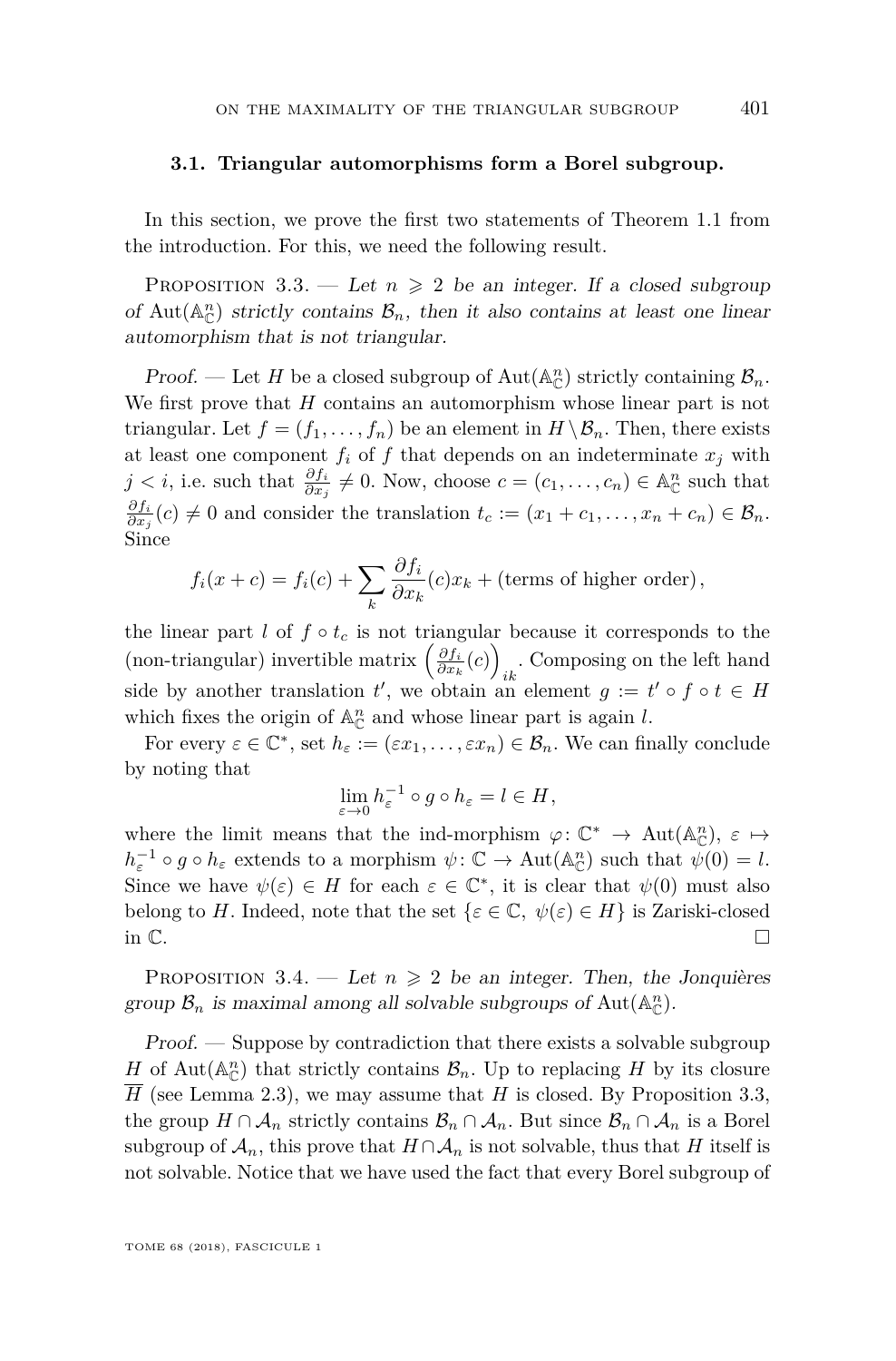a connected linear algebraic group is a maximal solvable subgroup. Indeed, every parabolic subgroup (i.e. a subgroup containing a Borel subgroup) of a connected linear algebraic group is necessarily closed and connected. See e.g. [\[11,](#page-28-4) Corollary B of Theorem  $(23.1)$ , p. 143].

In dimension two, we establish another maximality property of the triangular subgroup which is actually stronger than the above one (see Remark [3.7](#page-10-0) below).

<span id="page-10-1"></span>PROPOSITION 3.5. — The Jonquières group  $\mathcal{B}_2$  is maximal among the closed subgroups of  $Aut(\mathbb{A}_{\mathbb{C}}^2)$ .

Proof. — Let *H* be a closed subgroup of  $Aut(A<sup>2</sup><sub>C</sub>)$  strictly containing  $B<sub>2</sub>$ . By Proposition [3.3](#page-9-0) above, *H* contains a linear automorphism which is not triangular. This implies that *H* contains all linear automorphisms, hence  $\mathcal{A}_2$ , and it is therefore equal to  $\text{Aut}(\mathbb{A}_{\mathbb{C}}^2)$ . Recall indeed that the subgroup  $B_2 = \mathcal{B}_2 \cap GL_2(\mathbb{C})$  of invertible upper triangular matrices is a maximal subgroup of  $GL_2(\mathbb{C})$ , since the Bruhat decomposition expresses  $GL_2(\mathbb{C})$  as the disjoint union of two double cosets of  $B_2$ , which are namely  $B_2$  and  $B_2 \circ f \circ B_2$ , where f is any element of  $GL_2(\mathbb{C}) \setminus B_2$ .

Remark 3.6. — Proposition [3.5](#page-10-1) can not be generalized to higher dimension, since, if  $n \geq 3$ , then  $\mathcal{B}_n$  is strictly contained into the (closed) subgroup of automorphisms of the form  $f = (f_1, \ldots, f_n)$  such that  $f_n = a_n x_n + b_n$ for some  $a_n, b_n \in \mathbb{C}$  with  $a_n \neq 0$ .

<span id="page-10-0"></span>Remark  $3.7.$  Proposition [3.5](#page-10-1) implies Proposition [3.4](#page-9-1) for  $n = 2$ . Indeed, suppose that  $\mathcal{B}_2$  is strictly included into some solvable subgroup *H* of  $\text{Aut}(\mathbb{A}_{\mathbb{C}}^2)$ . Up to replacing *H* by  $\overline{H}$  (see Lemma [2.3\)](#page-4-1), we may further assume that *H* is closed. By Proposition [3.5,](#page-10-1) we would thus get that  $H = \text{Aut}(\mathbb{A}_{\mathbb{C}}^2)$ . But this is a contradiction because the group  $\text{Aut}(\mathbb{A}_{\mathbb{C}}^2)$  is obviously not solvable, since it contains the linear group  $GL(2,\mathbb{C})$  which is not solvable.

By Proposition [3.4,](#page-9-1) we can say that the triangular group  $\mathcal{B}_n$  is a Borel subgroup of Aut $(\mathbb{A}_{\mathbb{C}}^n)$ . This was already observed, in the case  $n = 2$  only, by Berest, Eshmatov and Eshmatov in the nice paper [\[4\]](#page-27-0) in which they obtained the following strong results. (In [\[4\]](#page-27-0), these results are stated for the group  $\text{SAut}(\mathbb{A}_{\mathbb{C}}^2)$  of polynomial automorphisms of  $\mathbb{A}_{\mathbb{C}}^2$  of Jacobian determinant 1, but all the proofs remain valid for  $Aut(A_C^2)$ .

<span id="page-10-2"></span>THEOREM  $3.8$  ([\[4\]](#page-27-0)).

- (1) All Borel subgroups of Aut $(\mathbb{A}_{\mathbb{C}}^2)$  are conjugate to  $\mathcal{B}_2$ .
- (2) Every connected solvable subgroup of Aut $(\mathbb{A}_{\mathbb{C}}^2)$  is conjugate to a subgroup of  $\mathcal{B}_2$ .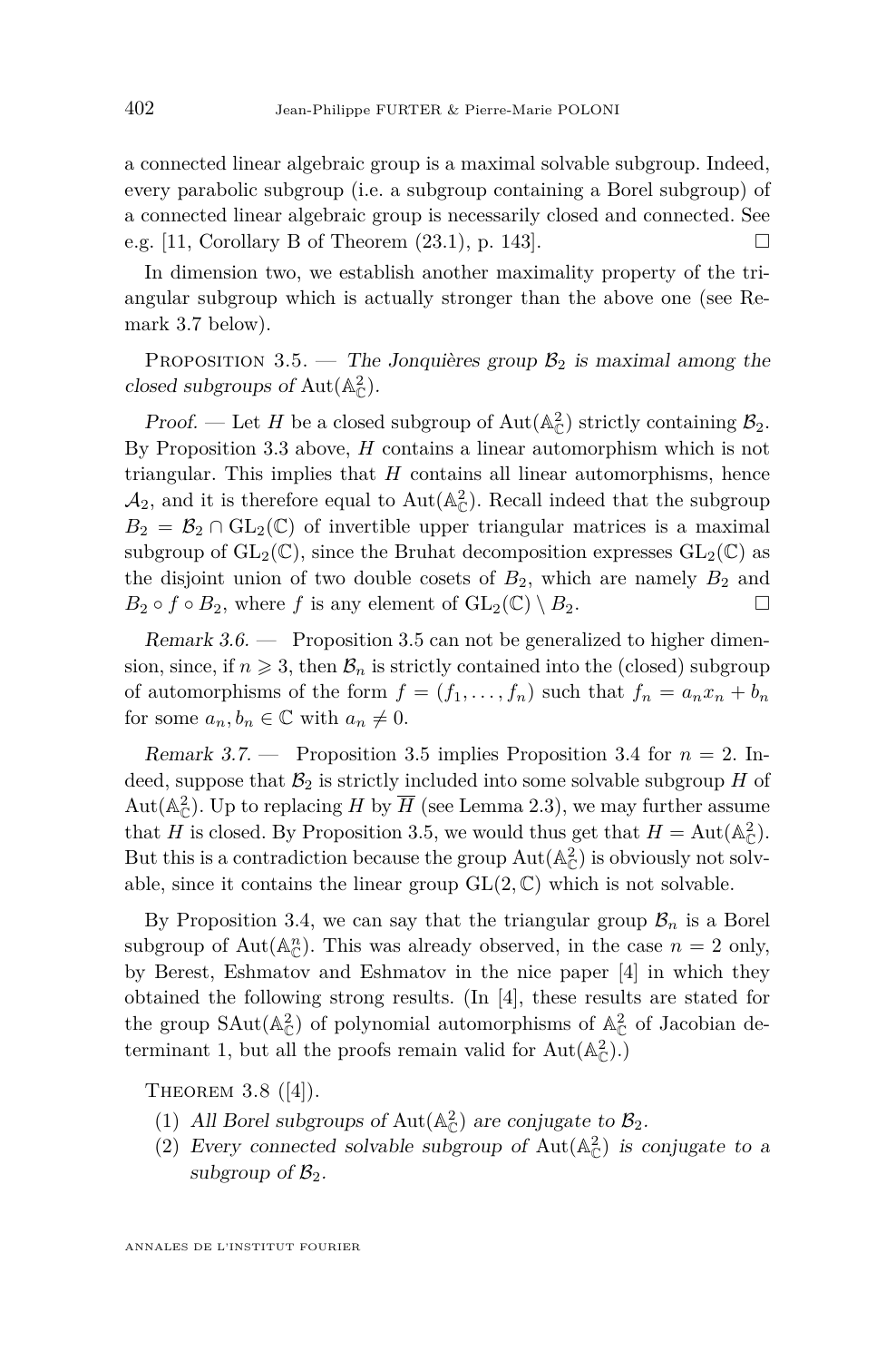Recall that there exist, for every  $n \geq 3$ , connected solvable subgroups of Aut $(\mathbb{A}_{\mathbb{C}}^n)$  that are not conjugate to subgroups of  $\mathcal{B}_n$  [\[1,](#page-27-1) [21\]](#page-28-1). Hence, the second statement of the above theorem does not hold for  $Aut(A_{\mathbb{C}}^n)$ ,  $n \geq 3$ . Similarly, we believe that not all Borel subgroups of  $\text{Aut}(\mathbb{A}_{\mathbb{C}}^n)$  are conjugate to  $\mathcal{B}_n$  if  $n \geq 3$ . This would be clearly the case, if we knew that the following question has a positive answer.

QUESTION 3.9. — Is every connected solvable subgroup of  $Aut(A^n_{\mathbb{C}})$ ,  $n \geqslant 3$ , contained into a maximal connected solvable subgroup?

The natural strategy to attack the above question would be to apply Zorn's lemma, as we do in the proof of the following general proposition.

<span id="page-11-0"></span>PROPOSITION 3.10. — Let G be a group endowed with a topology. Suppose that there exists an integer  $c > 0$  such that every solvable subgroup of *G* is of derived length at most *c*. Then, every solvable (resp. connected solvable) subgroup of *G* is contained into a maximal solvable (resp. maximal connected solvable) subgroup.

Proof. — Let *H* be a solvable (resp. connected solvable) subgroup of *G*. Denote by F the set of solvable (resp. connected solvable) subgroups of *G* that contain  $H$ . Our hypothesis, on the existence of the bound  $c$ , implies that the poset  $(\mathcal{F}, \subseteq)$  is inductive. Indeed, if  $(H_i)_{i \in I}$  is a chain in  $\mathcal{F}$ , i.e. a totally ordered family of  $\mathcal{F}$ , then the group  $\bigcup_i H_i$  is solvable, because we have that

$$
D^j\left(\bigcup_i H_i\right) = \bigcup_i D^j(H_i)
$$

for each integer  $j \geqslant 0$ . Moreover, if all  $H_i$  are connected, then so is their union. Thus,  $\mathcal F$  is inductive and we can conclude by Zorn's lemma.  $\Box$ 

Remark 3.11. — Proposition [3.10](#page-11-0) does not require any compatibility conditions between the group structure and the topology on *G*. Let us moreover recall that an algebraic group (and all the more an ind-group) is in general not a topological group.

We are now left with another concrete question.

DEFINITION  $3.12.$  — Let G be a group. We set

 $\psi(G) := \sup \{ l(H) \mid H \text{ is a solvable subgroup of } G \} \in \mathbb{N} \cup \{ +\infty \},$ 

where  $l(H)$  denotes the derived length of  $H$ .

<span id="page-11-1"></span>QUESTION 3.13. — Is  $\psi(\text{Aut}(\mathbb{A}_{\mathbb{C}}^n))$  finite?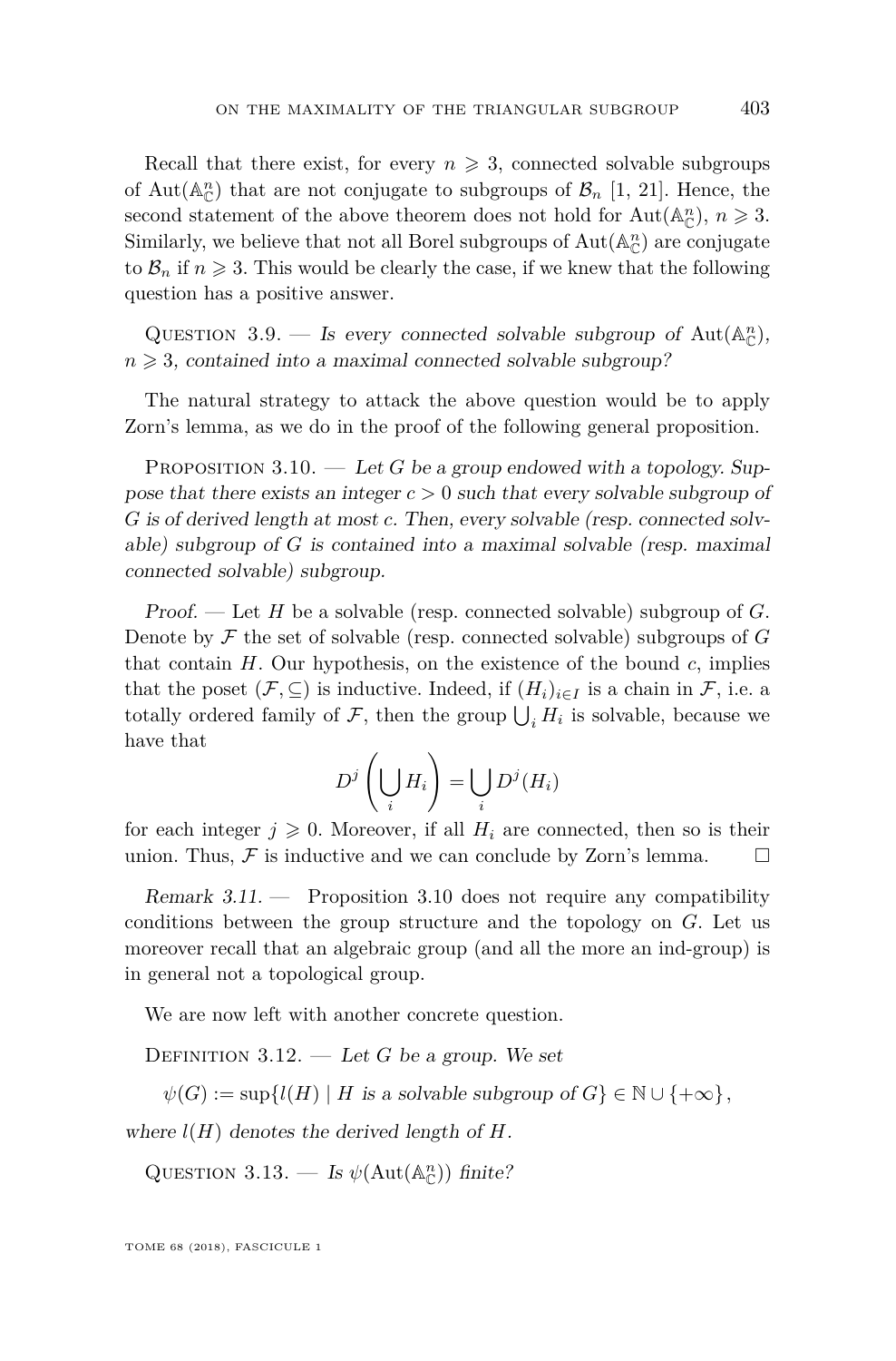Recall that  $\psi(\text{GL}(n,\mathbb{C}))$  is finite. This classical result has been first established in 1937 by Zassenhaus [\[27,](#page-28-8) Satz 7] (see also [\[16\]](#page-28-9)). More recently, Martelo and Ribón have proved in [\[17\]](#page-28-10) that  $\psi((\mathcal{O}_{ana}(\mathbb{C}^n),0)) < +\infty$ , where  $(\mathcal{O}_{\text{ana}}(\mathbb{C}^n), 0)$  denotes the group of germs of analytic diffeomorphisms defined in a neighbourhood of the origin of  $\mathbb{C}^n$ .

Our next result answers Question [3.13](#page-11-1) in the case  $n = 2$ .

<span id="page-12-0"></span>PROPOSITION 3.14. — We have  $\psi(\text{Aut}(\mathbb{A}_{\mathbb{C}}^2)) = 5$ .

Proof. — The proof relies on a precise description of all subgroups of  $Aut(A_{\mathbb{C}}^2)$ , due to Lamy, that we will recall below. Using this description, the equality  $\psi(\text{Aut}(\mathbb{A}_{\mathbb{C}}^2)) = 5$  directly follows from the equality  $\psi(\mathcal{A}_2) = 5$  that we will establish in the next section (see Proposition [3.16\)](#page-14-0). The description of all subgroups of  $\text{Aut}(\mathbb{A}_{\mathbb{C}}^2)$  given by Lamy uses the amalgamated structure of this group, generally known as the theorem of Jung, van der Kulk and Nagata: The group  $Aut(A^2_{\mathbb{C}})$  is the amalgamated product of its subgroups  $\mathcal{A}_2$  and  $\mathcal{B}_2$  over their intersection

$$
Aut(\mathbb{A}_{\mathbb{C}}^2)=\mathcal{A}_2*_{\mathcal{A}_2\cap\mathcal{B}_2}\mathcal{B}_2.
$$

In the discussion below, we will use the Bass–Serre tree associated to this amalgamated structure. We refer the reader to [\[23\]](#page-28-11) for details on Bass– Serre trees in full generality and to [\[15\]](#page-28-0) for details on the particular tree associated to the above amalgamated structure. That latter tree is the tree whose vertices are the left cosets  $g \circ A_2$  and  $h \circ B_2$ ,  $g, h \in \text{Aut}(\mathbb{A}_{\mathbb{C}}^2)$ . Two vertices  $g \circ A_2$  and  $h \circ B_2$  are related by an edge if and only if there exists an element  $k \in \text{Aut}(\mathbb{A}_{\mathbb{C}}^2)$  such that  $g \circ A_2 = k \circ A_2$  and  $h \circ B_2 = k \circ B_2$ , i.e. if and only if  $g^{-1} \circ h \in \mathcal{A}_2 \circ \mathcal{B}_2$ . The group  $\text{Aut}(\mathbb{A}_{\mathbb{C}}^2)$  acts on the Bass–Serre tree by left translation: For all  $g, h \in \text{Aut}(\mathbb{A}_{\mathbb{C}}^2)$ , we set  $g.(h \circ \mathcal{A}_2) = (g \circ h) \circ \mathcal{A}_2$ and  $g.(h \circ \mathcal{B}_2) = (g \circ h) \circ \mathcal{B}_2$ . Each element of  $\text{Aut}(\mathbb{A}_{\mathbb{C}}^2)$  satisfies one property of the following alternative:

- (1) It is triangularizable, i.e. conjugate to an element of  $\mathcal{B}_2$ . This is the case where the automorphism fixes at least one point on the Bass–Serre tree.
- (2) It is a Hénon automorphism, i.e. it is conjugate to an element of the form

$$
g = a_1 \circ b_1 \circ \cdots \circ a_k \circ b_k,
$$

where  $k \geq 1$ , each  $a_i$  belongs to  $A_2 \setminus B_2$  and each  $b_i$  belongs to  $\mathcal{B}_2 \setminus \mathcal{A}_2$ . This is the case where the automorphism acts without fixed points, but preserves a (unique) geodesic of the Bass–Serre tree on which it acts as a translation of length 2*k*.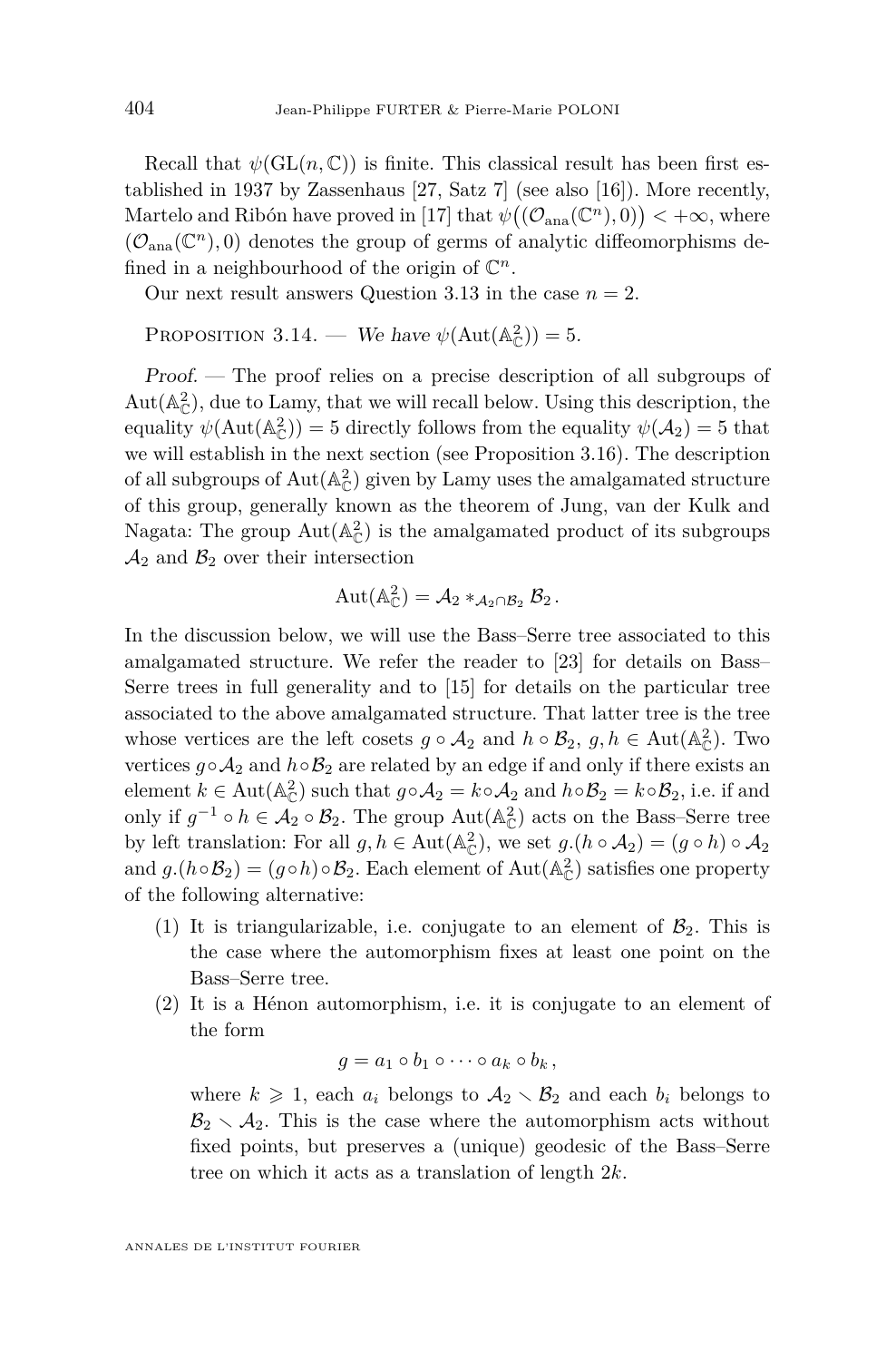Furthermore, according to [\[15,](#page-28-0) Theorem 2.4], every subgroup  $H$  of  $\text{Aut}(\mathbb{A}_{\mathbb{C}}^2)$ satisfies one and only one of the following assertions:

- <span id="page-13-0"></span>(1) It is conjugate to a subgroup of  $A_2$  or of  $B_2$ .
- <span id="page-13-1"></span>(2) Every element of *H* is triangularizable and *H* is not conjugate to a subgroup of  $A_2$  or of  $B_2$ . In that case, *H* is Abelian.
- <span id="page-13-2"></span>(3) The group *H* contains some Hénon automorphisms (i.e. non triangularizable automorphisms) and all those have the same geodesic on the Bass–Serre tree. The group *H* is then solvable.
- <span id="page-13-3"></span>(4) The group *H* contains two Hénon automorphisms having different geodesics. Then, *H* contains a free group with two generators.

Let *H* be now a solvable subgroup of  $Aut(A_C^2)$ . If we are in case [\(1\)](#page-13-0), then we may assume that *H* is a subgroup of  $\mathcal{A}_2$  or of  $\mathcal{B}_2$ . Since  $\psi(\mathcal{A}_2) = 5$  and  $\psi(\mathcal{B}_2) = 3$  (the group  $\mathcal{B}_2$  being solvable of derived length 3), this settles this case. In case [\(2\)](#page-13-1), *H* is Abelian hence of derived length at most 1. In case [\(3\)](#page-13-2), there exists a geodesic  $\Gamma$  which is globally fixed by every element of *H*. Therefore, we may assume without restriction that

$$
H = \{ f \in \text{Aut}(\mathbb{A}_{\mathbb{C}}^2), f(\Gamma) = \Gamma \}.
$$

Note that  $D^2(H)$  is included into the group K that fixes pointwise the geodesic Γ. Up to conjugation, we may assume that Γ contains the vertex  $\mathcal{B}_2$ , i.e. that *K* is included into  $\mathcal{B}_2$ . By [\[15,](#page-28-0) Proposition 3.3], each element of  $Aut(A_{\mathbb{C}}^2)$  fixing an unbounded set of the Bass–Serre tree has finite order. If  $f, g \in K$ , their commutator is of the form  $(x + p(y), y + c)$ . This latter automorphism being of finite order, it must be equal to the identity, showing that *K* is Abelian. Therefore, we get  $D^3(H) = \{1\}.$ 

Finally, we cannot be in case [\(4\)](#page-13-3), because a free group with two generators is not solvable.

From Propositions [3.10](#page-11-0) and [3.14,](#page-12-0) we get at once the following result, which also follows from Theorem [3.8](#page-10-2) above.

COROLLARY 3.15. — Every solvable connected subgroup of Aut $(\mathbb{A}_{\mathbb{C}}^2)$  is contained into a Borel subgroup.

#### **3.2.** Proof of the equality  $\psi(A_2) = 5$ .

Recall that Newman [\[20\]](#page-28-12) has computed the exact value  $\psi(\mathrm{GL}(n,\mathbb{C}))$  for all *n*. It turns out that  $\psi(\text{GL}(n,\mathbb{C}))$  is equivalent to  $5\log_9(n)$  as *n* goes to infinity (see [\[26,](#page-28-7) Theorem 3.10]). Let us give a few particular values for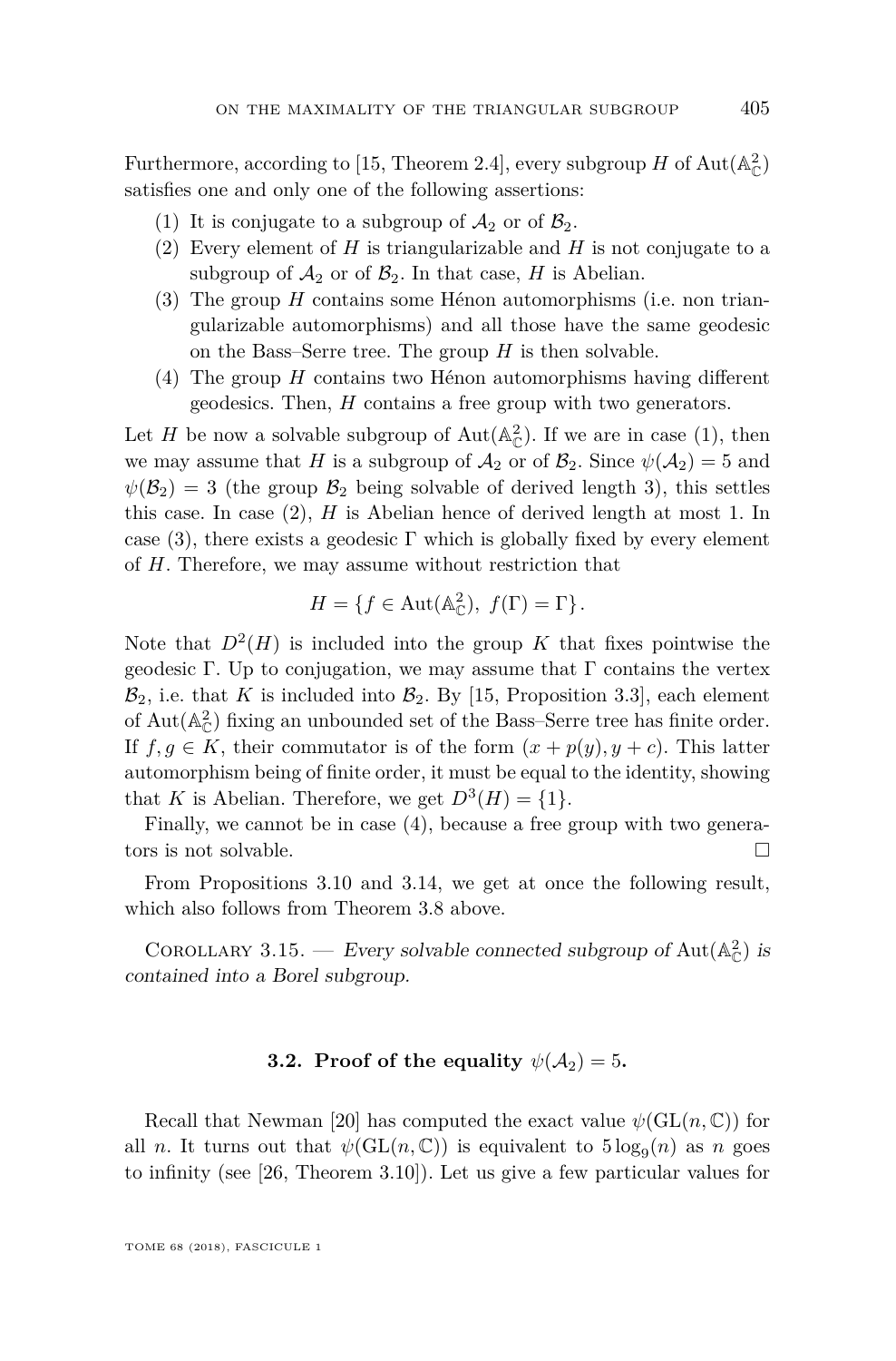|  |  |  | $\psi(\operatorname{GL}(n,\mathbb{C}))$ taken from [20]. |  |  |  |
|--|--|--|----------------------------------------------------------|--|--|--|
|--|--|--|----------------------------------------------------------|--|--|--|

|                                                                        |  |  |  |  |  |  | $1 \mid 2 \mid 3 \mid 4 \mid 5 \mid 6 \mid 7 \mid 8 \mid 9 \mid 10 \mid 18 \mid 26 \mid 34 \mid 66 \mid 74$ |  |
|------------------------------------------------------------------------|--|--|--|--|--|--|-------------------------------------------------------------------------------------------------------------|--|
| $ \psi(\mathrm{GL}(n,\mathbb{C})) 1 4 5 6 7 7 7 8 9 10 11 12 13 14 15$ |  |  |  |  |  |  |                                                                                                             |  |

We now consider the affine group  $A_n$ . On the one hand, observe that  $A_n$ is isomorphic to a subgroup of  $GL(n+1,\mathbb{C})$ . Hence,  $\psi(\mathcal{A}_n) \leq \psi(\mathrm{GL}(n+1,\mathbb{C}))$ C)). On the other hand, we have the short exact sequence

$$
1 \to \mathbb{C}^n \to \mathcal{A}_n \xrightarrow{L} \mathrm{GL}_n(\mathbb{C}) \to 1,
$$

where  $L: \mathcal{A}_n \to GL(n, \mathbb{C})$  is the natural morphism sending an affine transformation to its linear part. Thus, if *H* is a solvable subgroup of  $A_n$ , we have a short exact sequence

$$
1 \to H \cap (\mathbb{C}^n) \to H \xrightarrow{L} L(H) \to 1.
$$

Since  $L(H)$  is solvable of derived length at most  $\psi(\mathrm{GL}_n(\mathbb{C}))$  and since  $H \cap (\mathbb{C}^n)$  is Abelian, this implies that  $l(H) \leq \psi(\mathrm{GL}_n(\mathbb{C})) + 1$ . Therefore, we have proved the general formula

$$
\psi(\mathrm{GL}_n(\mathbb{C})) \leq \psi(\mathcal{A}_n) \leq \min \{ \psi(\mathrm{GL}(n,\mathbb{C})) + 1, \psi(\mathrm{GL}(n+1,\mathbb{C})) \}.
$$

For  $n = 2$ , this yields  $\psi(\mathcal{A}_2) = 4$  or 5. We shall now prove that  $\mathcal{A}_2$  contains solvable subgroups of derived length 5 (see Lemma [3.19](#page-15-0) below), hence the following desired result.

<span id="page-14-0"></span>PROPOSITION  $3.16.$  — The maximal derived length of a solvable subgroup of the affine group  $\mathcal{A}_2$  is 5, i.e. we have  $\psi(\mathcal{A}_2) = 5$ .

As explained above, it still remains to provide an example of a solvable subgroup of  $A_2$  of derived length 5. In that purpose, recall that the group  $PSL(2,\mathbb{C})$  contains a subgroup isomorphic to the symmetric group  $S_4$  and that all such subgroups are conjugate (see for example [\[3\]](#page-27-4)).

DEFINITION 3.17. — The binary octahedral group 20 is the pre-image of the symmetric group  $S_4$  by the  $(2:1)$ -cover  $SL(2,\mathbb{C}) \to PSL(2,\mathbb{C})$ .

The following result is also well-known.

<span id="page-14-1"></span>LEMMA 3.18.  $\blacksquare$  The derived length of the binary octahedral group  $G =$ 2O is 4.

Proof. — Using the short exact sequence

$$
0 \to \{\pm I\} \to G \xrightarrow{\pi} S_4 \to 0,
$$

we get  $\pi(D^2G) = D^2(\pi(G)) = D^2(S_4) = V_4$ , where  $V_4 \simeq \mathbb{Z}_2 \times \mathbb{Z}_2$  is the Klein group. One could also easily check that  $\pi^{-1}(V_4)$  is isomorphic to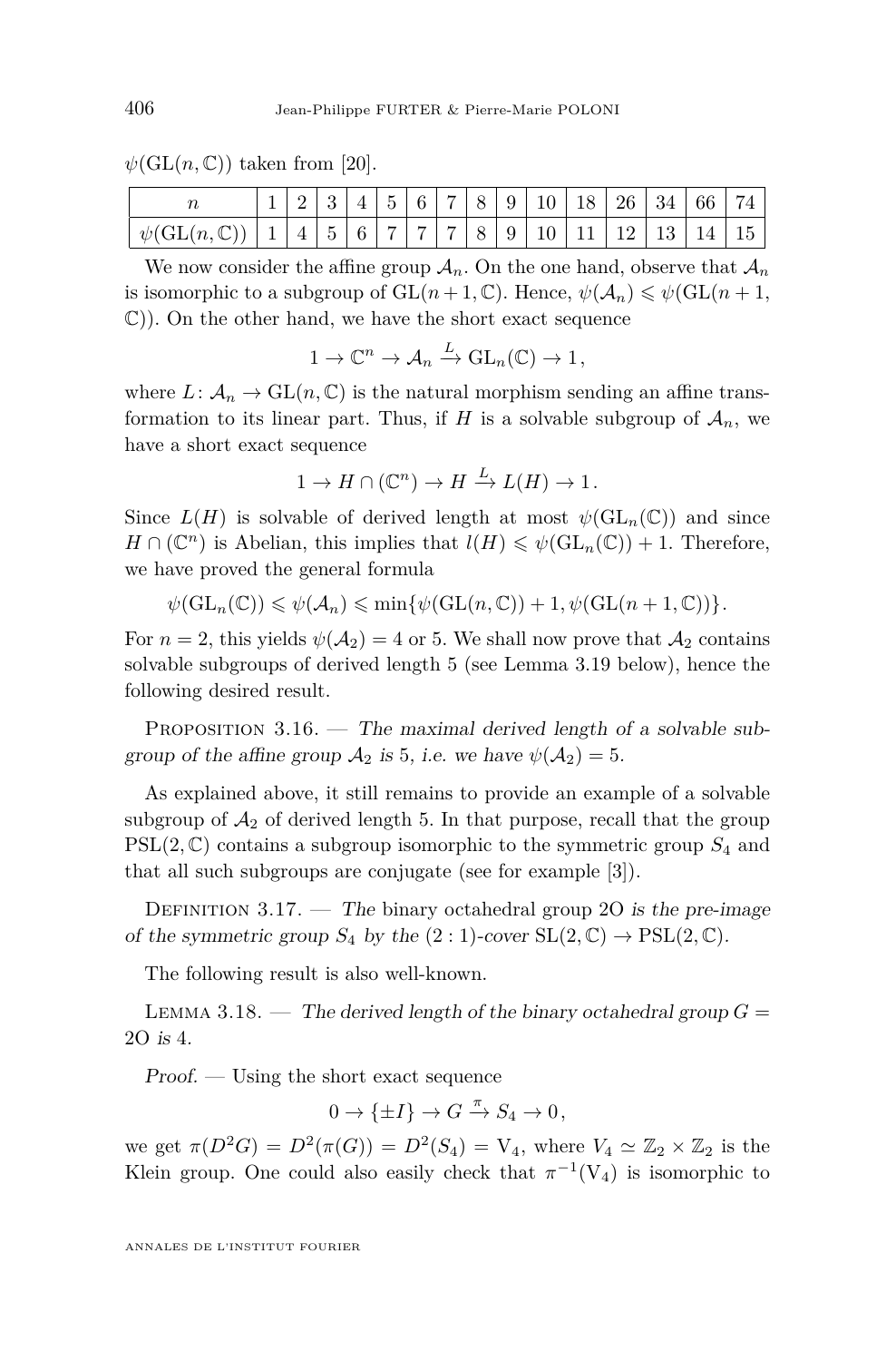the quaternion group  $Q_8$ . The equality  $\pi(D^2G) = V_4$  is then sufficient for showing that  $D^2G = \pi^{-1}(V_4)$ . Indeed, if  $D^2G$  was a strict subgroup of  $\pi^{-1}(V_4) \simeq Q_8$ , it would be cyclic, hence  $\pi(D^2G) = V_4$  would be cyclic too. A contradiction. Since  $D^2G \simeq Q_8$  has derived length 2, this shows us that the derived length of *G* is  $2 + 2 = 4$ .

<span id="page-15-0"></span>LEMMA 3.19. — Consider the pre-image  $L^{-1}(G) \simeq G \ltimes \mathbb{C}^2$  of the binary octahedral group  $G := 20 \subseteq SL(2, \mathbb{C})$  by the natural morphism  $L: \mathcal{A}_2 \to$  $GL(2,\mathbb{C})$  sending an affine transformation onto its linear part. Then, the derived length of  $L^{-1}(G)$  is equal to 5.

Proof. — By Lemma [3.18,](#page-14-1) the derived length of *G* is 4. The short exact sequence

$$
1 \to \mathbb{C}^2 \to G \ltimes \mathbb{C}^2 \to G \to 1
$$

implies that the derived length of  $G \ltimes \mathbb{C}^2$  is at most  $4+1=5$ . Moreover, the strictly decreasing sequence  $G = D^{0}(G) > D^{1}(G) > D^{2}(G) > D^{3}(G) >$  $D^4(G) = 1$  shows that the group  $D^2(G)$  is non-Abelian and in particular non-cyclic. By Lemma [3.20](#page-15-1) below, we thus have  $D^i(G \ltimes \mathbb{C}^2) = D^i(G) \ltimes$  $\mathbb{C}^2$  for every  $i \leq 3$ . But since  $D^3(G)$  is non-trivial, the group  $D^3(G \ltimes$  $\mathbb{C}^2$  =  $D^3(G) \ltimes \mathbb{C}^2$  strictly contains the subgroup  $(\mathbb{C}^2, +)$  of translations and cannot be Abelian, because the group  $\mathbb{C}^2$  is its own centralizer in  $\mathcal{A}_2$ . Finally, we get  $D^4(G \ltimes \mathbb{C}^2) \neq 1$ , proving that the derived length of  $G \ltimes \mathbb{C}^2$ is indeed 5.  $\Box$ 

<span id="page-15-1"></span>LEMMA 3.20. — Let *H* be a finite non-cyclic subgroup of  $GL(2, \mathbb{C})$ . Then the derived subgroup of  $L^{-1}(H) = H \ltimes \mathbb{C}^2 \subseteq A_2$  is the group  $D(H) \ltimes \mathbb{C}^2$ .

Proof. — Set  $K := D(H \ltimes \mathbb{C}^2) \cap \mathbb{C}^2$ . Note that *K* contains the commutator [id +*v*, *h*] for all  $v \in \mathbb{C}^2$ ,  $h \in H$ , i.e. it contains all elements  $h \cdot v - v$ . It is enough to show that these vectors generate  $\mathbb{C}^2$ . Indeed, it would then imply that there exist  $h_1, v_1, h_2, v_2$  such that the vectors  $h_1 \cdot v_1 - v_1$  and  $h_2 \cdot v_2 - v_2$  are linearly independent. But then, *K* would also contain the vectors  $h_1 \cdot (\lambda_1 v_1) - (\lambda_1 v_1) + h_2 \cdot (\lambda_2 v_2) - \lambda_2 v_2$  for any  $\lambda_1, \lambda_2 \in \mathbb{C}$ , proving that  $K = \mathbb{C}^2$ . Therefore, let us assume by contradiction that there exists a non-zero vector  $w \in \mathbb{C}^2$  such that  $h \cdot v - v$  is a multiple of *w* for all  $h \in H$ ,  $v \in \mathbb{C}^2$ . Take  $w' \in \mathbb{C}^2$  such that  $(w, w')$  is a basis of  $\mathbb{C}^2$ . In this basis, any element of *H* admits a matrix of the form

$$
\left(\begin{array}{cc}a&b\\0&1\end{array}\right).
$$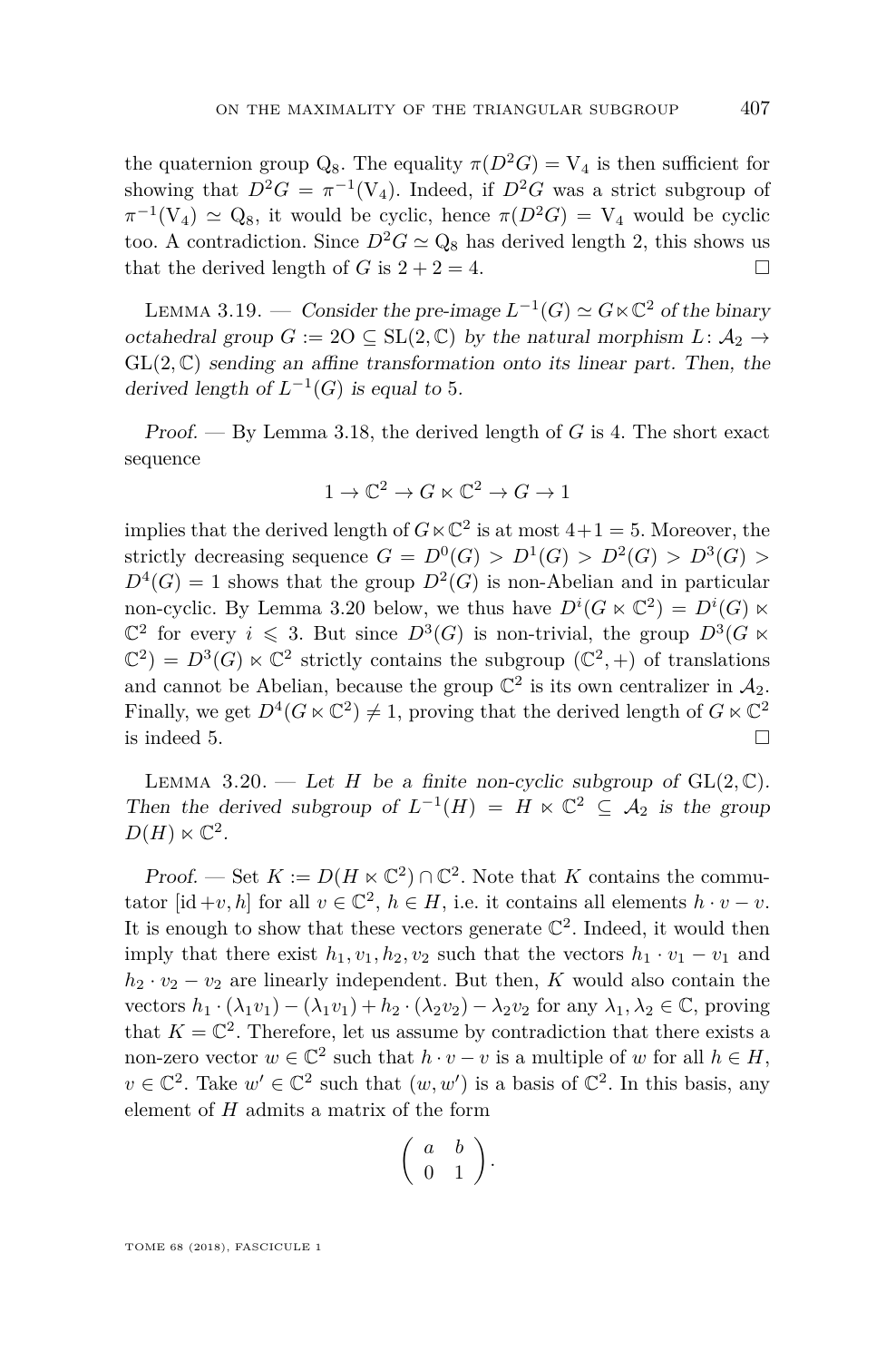Therefore, by the theory of representations of finite group, we may assume, up to conjugation, that each element of *H* admits a matrix of the form

$$
\left(\begin{array}{cc}a&0\\0&1\end{array}\right).
$$

This would imply that  $H$  is isomorphic to a finite subgroup of  $\mathbb{C}^*$ , hence that it is cyclic. A contradiction.

#### **3.3. An ind-group with nonconjugate Borel subgroups.**

In this section, we consider the subgroup  $\text{Aut}_z(\mathbb{A}_{\mathbb{C}}^3)$  of  $\text{Aut}(\mathbb{A}_{\mathbb{C}}^3)$  consisting of all automorphisms  $f = (f_1, f_2, z)$  fixing the last coordinate of  $\mathbb{A}_{\mathbb{C}}^3$  $Spec(\mathbb{C}[x, y, z])$ . Since it is clearly a closed subgroup, it is also an ind-group. Note that  $Aut_z(\mathbb{A}_{\mathbb{C}}^3)$  is naturally isomorphic to a subgroup of  $Aut(\mathbb{A}_{\mathbb{C}(z)}^2)$ . In its turn, the field  $\mathbb{C}(z)$  can be embedded into the field  $\mathbb{C}$ , so that the group  $Aut(A^2_{\mathbb{C}(z)})$  is isomorphic to a subgroup of  $Aut(A^2_{\mathbb{C}})$ . Therefore, by Proposition [3.14,](#page-12-0) we get

$$
\psi\big(\operatorname{Aut}_z(\mathbb{A}_{\mathbb{C}}^3)\big)\leqslant\psi\big(\operatorname{Aut}(\mathbb{A}_{\mathbb{C}(z)}^2)\big)\leqslant\psi\big(\operatorname{Aut}(\mathbb{A}_{\mathbb{C}}^2)\big)=5\,.
$$

Recall moreover that  $\text{Aut}_z(\mathbb{A}^3_\mathbb{C})$  contains nontriangularizable additive group actions [\[1\]](#page-27-1). Let us briefly describe the example given by Bass. Consider the following locally nilpotent derivation of  $\mathbb{C}[x, y, z]$ :

$$
\Delta = -2y\partial_x + z\partial_y.
$$

Then, the derivation  $(xz + y^2)$  $\Delta$  is again locally nilpotent. We associate it with the morphism

$$
(\mathbb{C},+) \to \mathrm{Aut}_{\mathbb{C}}(\mathbb{C}[x,y,z]), \quad t \mapsto \exp(t(xz+y^2)\Delta).
$$

The automorphism of  $\mathbb{A}_{\mathbb{C}}^3$  corresponding to  $\exp(t(xz+y^2)\Delta)$  is given by

$$
f_t:=(x-2ty(xz+y^2)-t^2z(xz+y^2)^2,y+tz(xz+y^2),z)\in \operatorname{Aut}(\mathbb{A}^3_{\mathbb{C}}).
$$

For  $t = 1$ , we get the famous Nagata automorphism. Note that the fixed point set of the corresponding  $(\mathbb{C}, +)$ -action on  $\mathbb{A}_{\mathbb{C}}^3$  is the hypersurface  ${xz + y^2 = 0}$  which has an isolated singularity at the origin. On the other hand, the fixed point set of a triangular  $(\mathbb{C}, +)$ -action on  $\mathbb{A}_{\mathbb{C}}^3$ 

$$
t \mapsto g_t = \exp(t(a(y, z)\partial_x + b(z)\partial_y)) \in \text{Aut}(\mathbb{A}_{\mathbb{C}}^3)
$$

is the set  $\{a(y, z) = b(z) = 0\}$ , which is isomorphic to a cylinder  $\mathbb{A}^1_{\mathbb{C}} \times$ *Z* for some variety *Z*. This implies that the  $(\mathbb{C},+)$ -action  $t \mapsto f_t$  is not triangularizable.

ANNALES DE L'INSTITUT FOURIER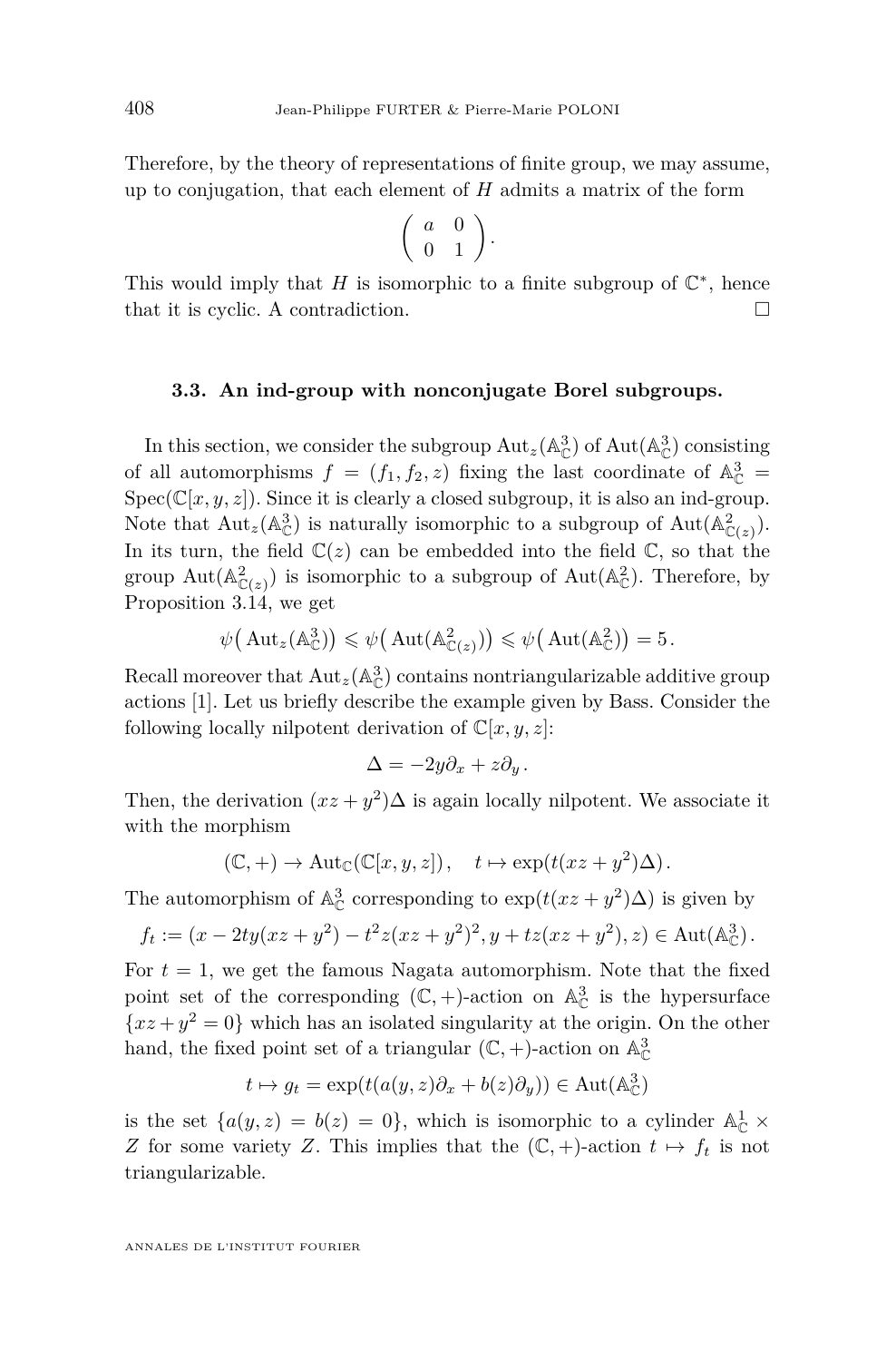By Proposition [3.10,](#page-11-0) it follows that  $\text{Aut}_z(\mathbb{A}^3_\mathbb{C})$  contains Borel subgroups that are not conjugate to a subgroup of the group

$$
\mathcal{B}_z = \{ (f_1, f_2, z) \in \text{Aut}(\mathbb{A}_{\mathbb{C}}^3) \mid f_1 \in \mathbb{C}[x, y, z], f_2 \in \mathbb{C}[y, z] \}
$$

of triangular automorphisms of  $\text{Aut}_z(\mathbb{A}^3_{\mathbb{C}})$ .

<span id="page-17-2"></span>PROPOSITION 3.21. — The group  $\mathcal{B}_z$  is a Borel subgroup of  $\text{Aut}_z(\mathbb{A}_{\mathbb{C}}^3)$ .

Proof. — With the same proof as for Lemma [3.1,](#page-7-2) we obtain easily that  $\mathcal{B}_z$  is connected. It is also solvable, since it can be seen as a subgroup of the Jonquières subgroup of  $\text{Aut}(\mathbb{A}^2_{\mathbb{C}(z)})$ , which is solvable.

Now, we simply follow the proof of Proposition [3.3.](#page-9-0) Let  $H \subset \text{Aut}_z(\mathbb{A}_{\mathbb{C}}^3)$  be a closed subgroup strictly containing  $\mathcal{B}_z$  and take an element  $f$  in  $H\backslash \mathcal{B}_z$ , i.e. an element  $f = (f_1, f_2, z)$  with  $f_2 \in \mathbb{C}[x, y, z] \setminus \mathbb{C}[y, z]$ . Arguing as before, we can find suitable translations  $t_c = (x+c_1, y+c_2, z)$  and  $t_{c'} = (x+c'_1, y+c'_2, z)$ such that the automorphism  $g = t_c \circ f \circ t_{c'}$  fixes the point  $(0,0,0)$  and is of the form  $g = (g_1, g_2, z)$  with  $g_2 = xc(z) + yd(z) + h(x, y, z)$  for some  $c(z)$ ,  $d(z) \in \mathbb{C}[z]$ ,  $c(z) \neq 0$ , and some polynomial  $h(x, y, z)$  belonging to the ideal  $(x^2, xy, y^2)$  of  $\mathbb{C}[x, y, z]$ .

Conjugating this *q* by the automorphism  $(tx, ty, z) \in H$ ,  $t \neq 0$ , and taking the limit when *t* goes to 0, we obtain an element of the form  $(a(z)x+)$  $b(z)y, c(z)x + d(z)y, z)$  with  $c(z) \neq 0$  in *H*. By Lemma [3.23](#page-17-1) below, this implies that the group  $H$  is not solvable.  $\Box$ 

<span id="page-17-0"></span>COROLLARY 3.22. — The ind-group  $Aut_z(\mathbb{A}_{\mathbb{C}}^3)$  contains non-conjugate Borel subgroups.

In the course of the proof of Proposition [3.21,](#page-17-2) we have used the following lemma that we prove now.

<span id="page-17-1"></span>LEMMA 3.23. — The subgroup  $B_2(\mathbb{C}[z])$  of upper triangular matrices of  $GL_2(\mathbb{C}[z])$  is a maximal solvable subgroup.

Proof. — For every  $\alpha \in \mathbb{C}$ , denote by  $ev_{\alpha}$ :  $GL_2(\mathbb{C}[z]) \to GL_2(\mathbb{C})$  the evaluation map that associates to an element  $M(z) \in GL_2(\mathbb{C}[z])$  the constant matrix  $M(\alpha)$  obtained by replacing z by  $\alpha$ . Let H be a subgroup of  $GL_2(\mathbb{C}[z])$  strictly containing the group  $B_2(\mathbb{C}[z])$ . By definition, *H* contains a non-triangular matrix, i.e. a matrix of the form

$$
M = \begin{pmatrix} a(z) & b(z) \\ c(z) & d(z) \end{pmatrix}, \text{ with } c \neq 0.
$$

Choose a complex number  $\alpha$  such that  $c(\alpha) \neq 0$ . Then, the group  $ev_{\alpha}(H)$ contains the upper triangular constant matrices  $B_2(\mathbb{C})$  and a non-triangular matrix. Therefore,  $ev_{\alpha}(H) = GL_2(\mathbb{C})$  and *H* is not solvable.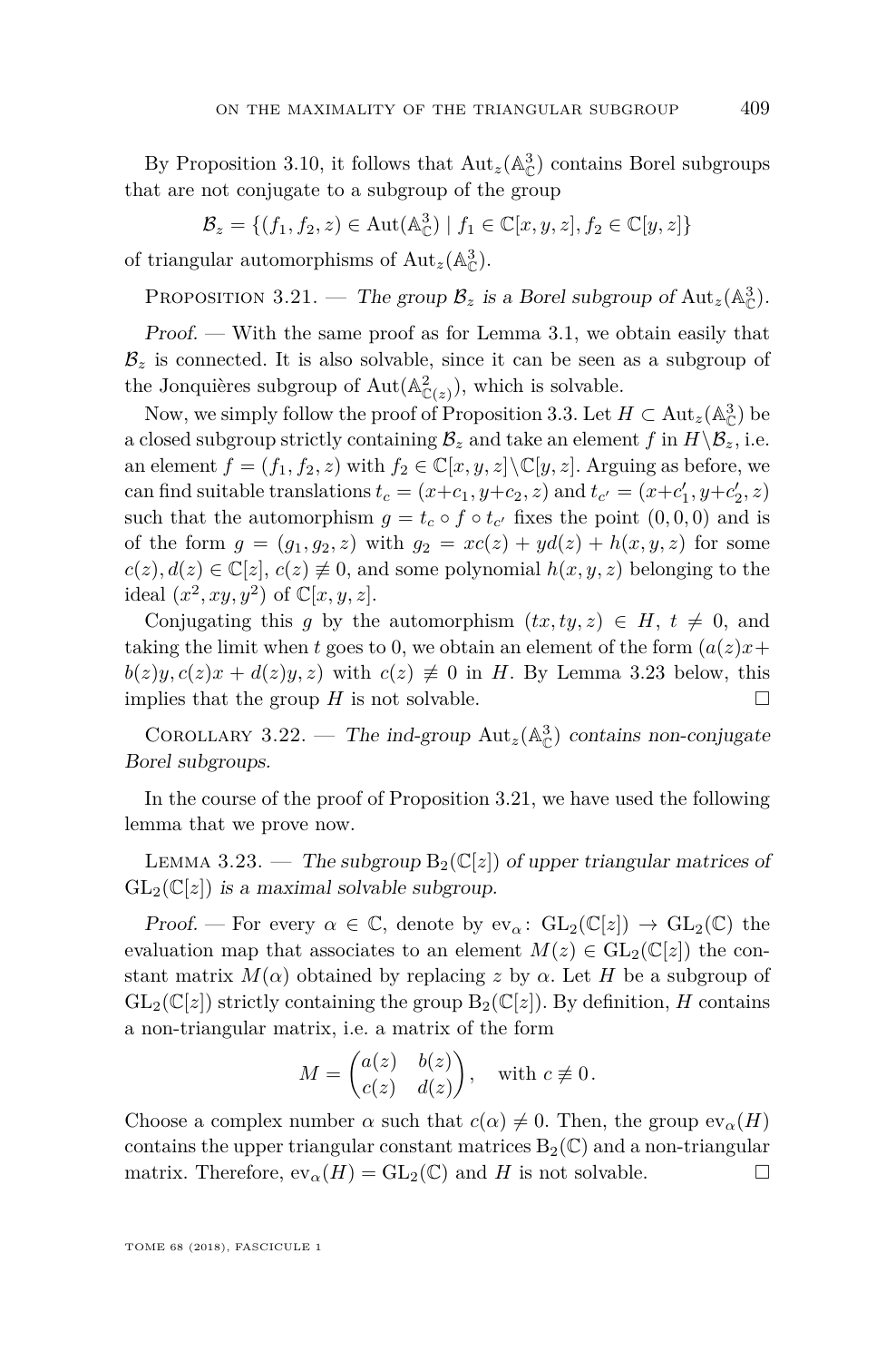Remark 3.24. — By Nagao's theorem (see [\[18\]](#page-28-13) or e.g. [\[23,](#page-28-11) Chapter II, no. 1.6]), we have an amalgamated product structure

$$
\mathrm{GL}_2(\mathbb{C}[z])=\mathrm{GL}_2(\mathbb{C})\ast_{\mathrm{B}_2(\mathbb{C})}\mathrm{B}_2(\mathbb{C}[z]).
$$

However, contrarily to the case of  $Aut(A^2)$ , the group  $B_2(\mathbb{C}[z])$  is not a maximal closed subgroup. Indeed, for every complex number  $\alpha$ , this group is strictly included into the group  $ev_\alpha^{-1}(B_2(\mathbb{C}))$ .

#### **3.4. Maximal closed subgroups**

In this section, we mainly focus on the following question.

QUESTION  $3.25.$  What are the maximal closed subgroups of  $Aut(\mathbb{A}_{\mathbb{C}}^n)$ ?

First of all, it is easy to observe that, since the action of  $Aut(A_{\mathbb{C}}^n)$  on  $A_{\mathbb{C}}^n$ is infinite transitive, i.e. *m*-transitive for all integers  $m \geq 1$ , the stabilizers of a finite number of points are examples of maximal closed subgroups.

PROPOSITION 3.26. — For every finite subset  $\Delta$  of  $\mathbb{A}_{\mathbb{C}}^n$ ,  $n \geq 2$ , the group

$$
Stab(\Delta) = \{ f \in Aut(\mathbb{A}_{\mathbb{C}}^n), f(\Delta) = \Delta \}
$$

is a maximal subgroup of  $\text{Aut}(\mathbb{A}_{\mathbb{C}}^n)$ . Furthermore, it is closed.

Proof. — Let  $\Delta = \{a_1, \ldots, a_k\}$  be a finite subset of  $\mathbb{A}_{\mathbb{C}}^n$ . Let  $f \in \text{Aut}(\mathbb{A}_{\mathbb{C}}^n) \setminus$ Stab( $\Delta$ ). We will prove that  $\langle \text{Stab}(\Delta), f \rangle = \text{Aut}(\mathbb{A}_{\mathbb{C}}^n)$ , where  $\langle \text{Stab}(\Delta), f \rangle$ denotes the subgroup of  $\text{Aut}(\mathbb{A}_{\mathbb{C}}^n)$  that is generated by  $\text{Stab}(\Delta)$  and f. We will use repetitively the well-known fact that  $\text{Aut}(\mathbb{A}_{\mathbb{C}}^n)$  acts 2k-transitively on  $\mathbb{A}^n_{\mathbb{C}}$ .

We first observe that  $\langle \text{Stab}(\Delta), f \rangle$  contains an element *g* such that  $g(\Delta) \cap$  $\Delta = \emptyset$ . To see this, denote by  $m := |\Delta \cap f(\Delta)|$  the cadinality of the set  $\Delta \cap f(\Delta)$ . Up to composing it by an element of Stab( $\Delta$ ), we can suppose that *f* fixes the points  $a_1, \ldots, a_m$  and maps  $a_{m+1}, \ldots, a_k$  outside  $\Delta$ . If  $m \geq 1$ , then we consider an element  $\alpha \in \text{Stab}(\Delta)$  that maps the point  $a_m$ onto  $a_{m+1}$  and sends all points  $f(a_{m+1}), \ldots, f(a_k)$  outside the set  $f^{-1}(\Delta)$ . Remark that  $g = f \circ \alpha \circ f$  is an element of  $\langle \text{Stab}(\Delta), f \rangle$  with  $|\Delta \cap g(\Delta)| < m$ . By descending induction on *m*, we can further suppose that  $|\Delta \cap g(\Delta)| = 0$ as desired.

Now, consider any  $\varphi \in \text{Aut}(\mathbb{A}_{\mathbb{C}}^n)$ . Let us prove that  $\varphi$  belongs to the subgroup  $\langle \text{Stab}(\Delta), g \rangle$ . Take an element  $\beta \in \text{Stab}(\Delta)$  such that  $\beta(\varphi(\Delta)) \cap$  $g^{-1}(\Delta) = \emptyset$ . Then,  $g(\beta(\varphi(\Delta)) \cap \Delta = \emptyset$  and we can find an element  $\gamma \in$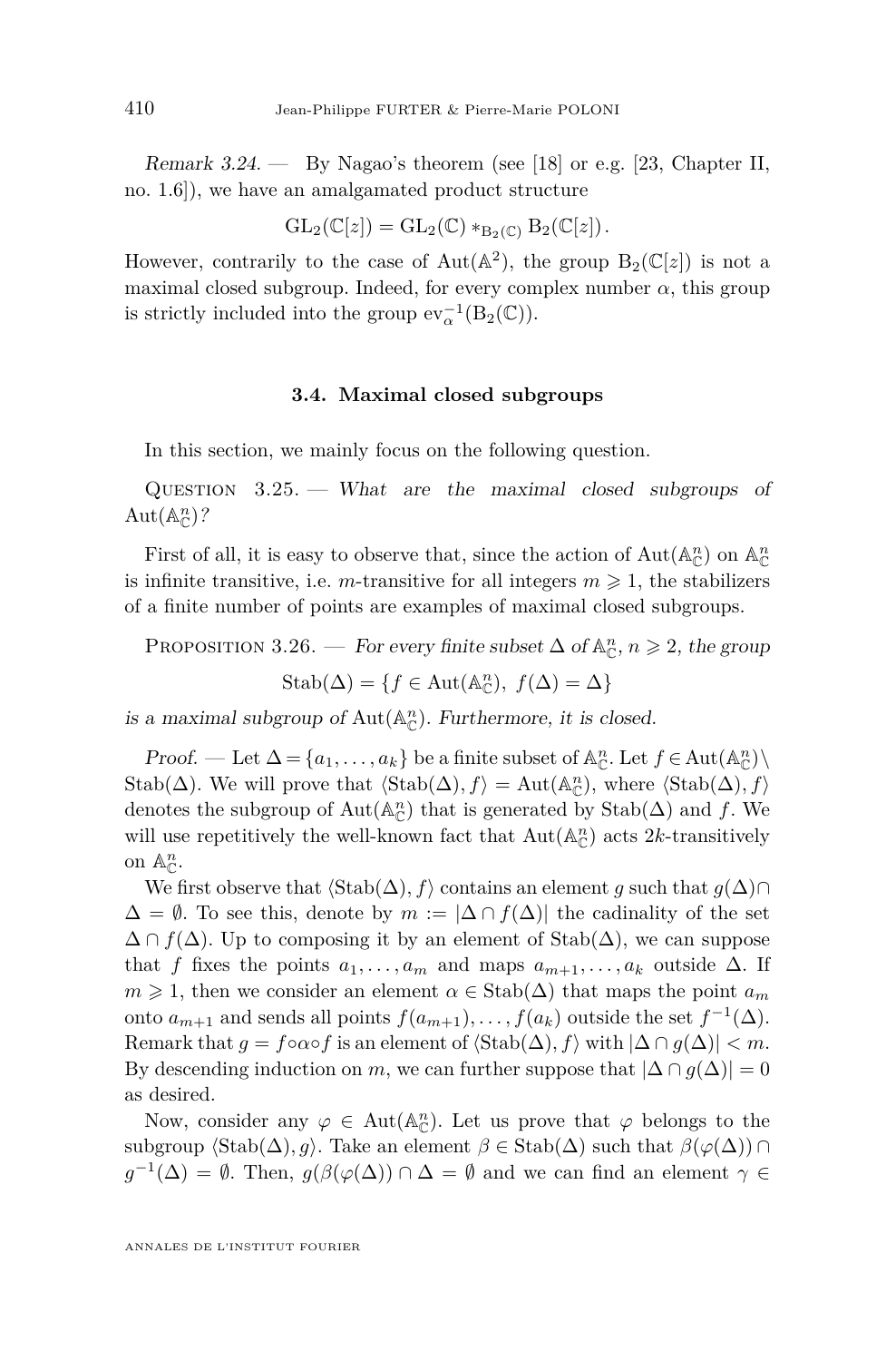Stab( $\Delta$ ) such that  $(\gamma \circ g \circ \beta \circ \varphi)(a_i) = g(a_i)$  for all *i*. We have  $\varphi =$ *β*<sup>-1</sup>◦*g*<sup>-1</sup>◦γ<sup>-1</sup>◦*g*◦δ ∈  $\langle \mathrm{Stab}(\Delta), g \rangle$ , where  $\delta := g^{-1} ∘(\gamma ∘ g ∘ \beta ∘ \varphi)$  is an element of Stab( $\Delta$ ), proving that  $\langle \text{Stab}(\Delta), g \rangle$  is equal to the whole group  $\text{Aut}(\mathbb{A}_{\mathbb{C}}^n)$ . Therefore, the group  $\text{Stab}(\Delta)$  is actually maximal in  $\text{Aut}(\mathbb{A}_{\mathbb{C}}^n)$ . Finally, note that for each point  $a \in \mathbb{A}_{\mathbb{C}}^n$  the evaluation map  $ev_a$ :  $Aut(\mathbb{A}_{\mathbb{C}}^n) \to \mathbb{A}_{\mathbb{C}}^n$ ,  $f \mapsto f(a)$ , is an ind-morphism. Since  $\Delta$  is a closed subset of  $\mathbb{A}_{\mathbb{C}}^n$  the equality

$$
Stab(\Delta) = \bigcap_i (\mathrm{ev}_{a_i})^{-1}(\Delta)
$$

implies that  $\text{Stab}(\Delta)$  is closed in  $\text{Aut}(\mathbb{A}_{\mathbb{C}}^n)$ ).  $\qquad \qquad \Box$ 

Besides the above examples and the triangular subgroup  $\mathcal{B}_2$ , the only other maximal closed subgroup of  $\text{Aut}(\mathbb{A}_{\mathbb{C}}^2)$  that we are aware of is the affine subgroup  $A_2$ . The fact that  $A_2$  is maximal among all closed subgroups of Aut $(\mathbb{A}_{\mathbb{C}}^2)$  is a particular case of the following recent result of Edo [\[5\]](#page-27-5). (We recall that the so-called tame subgroup of  $Aut(A_C^2)$  is its subgroup generated by  $A_n$  and  $B_n$ .)

<span id="page-19-0"></span>THEOREM 3.27 ([\[5\]](#page-27-5)). — If a closed subgroup of Aut $(\mathbb{A}_{\mathbb{C}}^n)$ ,  $n \geq 2$ , contains strictly the affine subgroup  $A_n$ , then it also contains the whole tame subgroup, hence its closure. In particular, for  $n = 2$ , the affine group  $\mathcal{A}_2$  is maximal among the closed subgroups of  $Aut(A_C^2)$ .

Remark 3.28. — Note that Theorem [3.27](#page-19-0) does not allow us to settle the question of the (non) maximality of  $A_n$  among the closed subgroups of  $\text{Aut}(\mathbb{A}_{\mathbb{C}}^n)$  when  $n \geq 3$ . Indeed, on the one hand, it was recently shown that, in dimension 3, the tame subgroup is not closed (see [\[6\]](#page-27-6)). But, on the other hand, it is still unknown whether it is dense in  $Aut(A^3_{\mathbb{C}})$  or not. For  $n \geq 4$ , the three questions, whether the tame subgroup is closed, whether it is dense, or even whether it is a strict subgroup of  $Aut(A_{\mathbb{C}}^{n})$ , are all open.

Let us finally remark that the affine group  $A_2$  is not a maximal among all abstract subgroups of  $\text{Aut}(\mathbb{A}_{\mathbb{C}}^2)$ . Indeed, using the amalgamated structure

$$
\operatorname{Aut}(\mathbb{A}_{\mathbb{C}}^2)=\mathcal{A}_2\ast_{\mathcal{A}_2\cap\mathcal{B}_2}\mathcal{B}_2
$$

and following [\[8\]](#page-27-7), we can define the multidegree (or polydegree) of any automorphism  $f \in Aut(A_{\mathbb{C}}^2)$  in the following way. If  $f$  admits an expression

$$
f = a_1 \circ b_1 \circ \cdots \circ a_k \circ b_k \circ a_{k+1},
$$

where each  $a_i$  belongs to  $A_2$ , each  $b_i$  belongs to  $B_2$  and  $a_i \notin B_2$  for  $2 \leq i \leq k$ ,  $b_i \notin A_2$  for  $1 \leq i \leq k$ , the multidegree of *f* is defined as the finite sequence (possibly empty) of integers at least equal to 2:

$$
\mathrm{mdeg}(f)=(\deg b_1,\deg b_2,\ldots,\deg b_k).
$$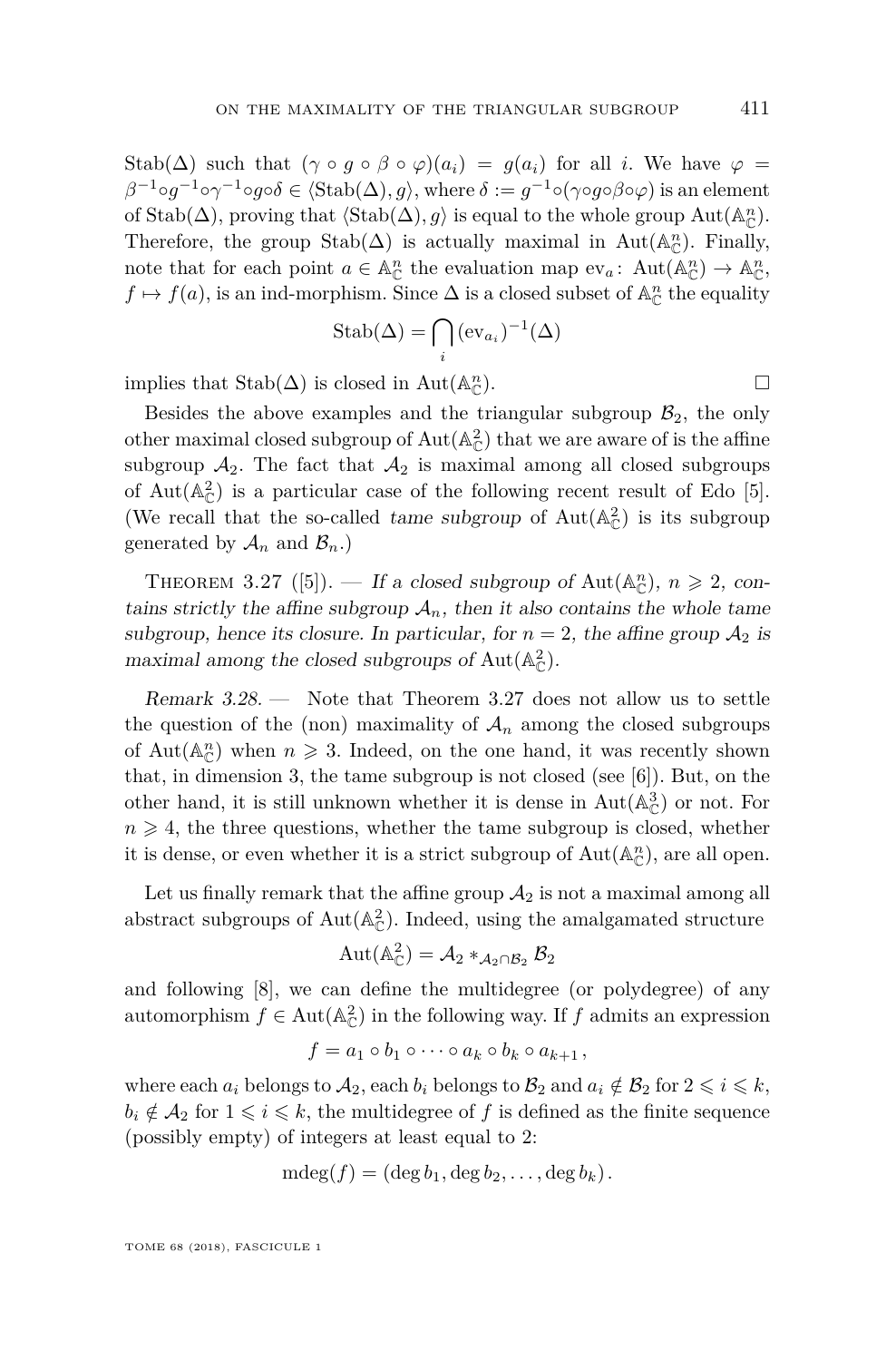Then, the subgroup  $M_r := \langle A_2, (B_2)_{\leq r} \rangle \subseteq \text{Aut}(\mathbb{A}_{\mathbb{C}}^2)$  coincides with the set of automorphisms whose multidegree is of the form  $(d_1, \ldots, d_k)$  for some *k* with  $d_1, \ldots, d_k \leq r$ . We thus have a strictly increasing sequence of subgroups

$$
\mathcal{A}_2 = M_1 < M_2 < \cdots < M_d < \cdots,
$$

showing in particular that  $A_2$  is not a maximal abstract subgroup.

## <span id="page-20-0"></span>**4. Non-maximality of the Jonquières subgroup in dimension 2**

Throughout this section, we work over an arbitrary ground field **k**.

Recall that by the famous Jung–van der Kulk–Nagata theorem [\[12,](#page-28-14) [14,](#page-28-15) [19\]](#page-28-16), the group  $Aut(A^2_k)$ , of algebraic automorphisms of the affine plane, is the amalgamated free product of its affine subgroup

$$
A = \{(ax + by + c, a'x + b'y + c') \in \text{Aut}(\mathbb{A}_{\mathbf{k}}^2) \mid a, b, c, a', b', c' \in \mathbf{k}\}\
$$

and its Jonquières subgroup

$$
B := \{ (ax + p(y), b'y + c') \in \text{Aut}(\mathbb{A}_{\mathbf{k}}^2) \mid a, b', c' \in \mathbf{k}, p(y) \in \mathbf{k}[y] \}
$$

above their intersection. Therefore, every element  $f \in Aut(A_{\mathbf{k}}^2)$  admits a reduced expression as a product of the form

<span id="page-20-2"></span>(\*) 
$$
f = t_1 \circ a_1 \circ t_2 \circ \cdots \circ a_n \circ t_{n+1},
$$

where  $a_1, \ldots, a_n$  belong to  $A \setminus A \cap B$ , and  $t_1, \ldots, t_{n+1}$  belong to *B* with  $t_2, \ldots, t_n \notin A \cap B$ .

<span id="page-20-1"></span>DEFINITION  $4.1$ . — The number *n* of affine non-triangular automorphisms appearing in such an expression for *f* is unique. We call it the affine length of *f* and denote it by  $\ell_A(f)$ .

Remark  $4.2$  — Instead of counting affine elements to define the length of an automorphism of  $\mathbb{A}^2$ , one can of course also consider the Jonquières elements and define the triangular length  $\ell_B(f)$  of every  $f \in Aut(A_{\mathbf{k}}^2)$ . Actually, this is the triangular length, that one usually uses in the literature. Let us in particular recall that this length map  $\ell_B : \text{Aut}(\mathbb{A}_{\mathbb{C}}^2) \to \mathbb{N}$  is lower semicontinuous [\[9\]](#page-27-8), when considering  $Aut(A<sup>2</sup><sub>C</sub>)$  as an ind-group. Since

$$
\ell_A(f) = \max_{b_1, b_2 \in B} \ell_B(b_1 \circ f \circ b_2) - 1
$$

for every  $f \in \text{Aut}(\mathbb{A}_{\mathbf{k}}^2)$  and since the supremum of arbitrarily many lower semicontinuous maps is lower semicontinuous, we infer that  $\ell_A$  has also this property.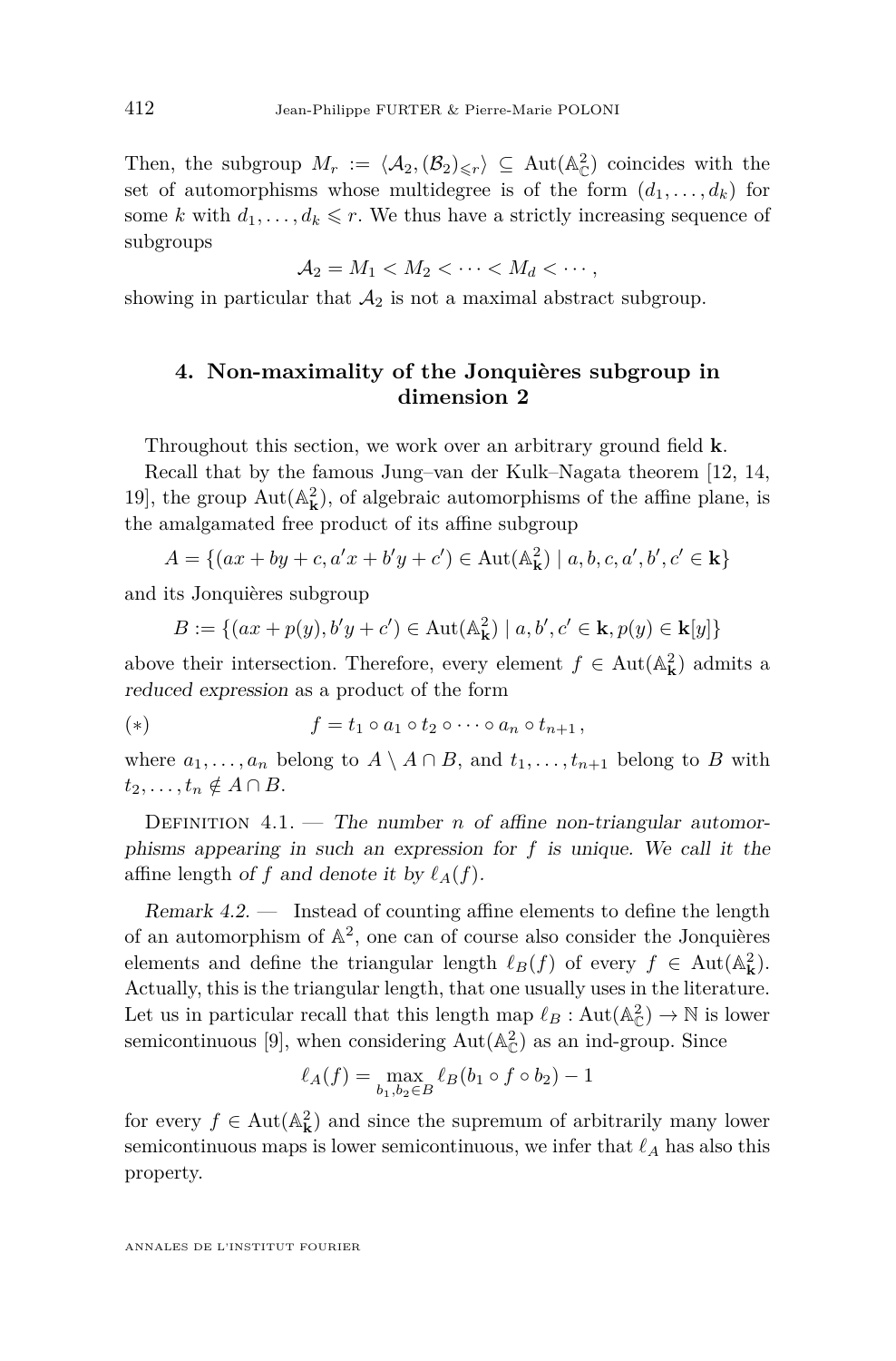PROPOSITION 4.3. — The affine length map  $\ell_A$ : Aut $(\mathbb{A}_{\mathbb{C}}^2) \to \mathbb{N}$  is lower semicontinuous.

The next result shows that the Jonquières subgroup is not a maximal subgroup of  $Aut(A^2_{\mathbf{k}})$ .

<span id="page-21-1"></span>PROPOSITION 4.4. — Let  $p \in \mathbf{k}[y]$  be a polynomial that fulfils the following property:

<span id="page-21-0"></span>(WG) 
$$
\forall \alpha, \beta, \gamma \in \mathbf{k}
$$
,  $\deg[p(y) - \alpha p(\beta y + \gamma)] \leq 1 \Longrightarrow \alpha = \beta = 1$  and  $\gamma = 0$ ,

and consider the following elements of  $Aut(A_{\mathbf{k}}^2)$ :

$$
\sigma = (y, x), \quad t = (-x + p(y), y), \quad f = (\sigma \circ t)^2 \circ \sigma \circ (t \circ \sigma)^2.
$$

Then, the subgroup generated by *B* and *f* is a strict subgroup of  $Aut(A_k^2)$ , i.e.  $\langle B, f \rangle \neq \text{Aut}(\mathbb{A}_{\mathbf{k}}^2)$ .

Remark 4.5. — Polynomials satisfying the above property [\(WG\)](#page-21-0) are called weakly general in [\[10\]](#page-28-17), where a stronger notion of a general polynomial is also given (see [\[10,](#page-28-17) Definition 15, p. 585]). In particular, by [\[10,](#page-28-17) Example 65, p. 608], the polynomial  $q = y^5 + y^4$  is weakly general if **k** is a field of characteristic zero.

Moreover, the polynomial  $q = y^{2p} - y^{2p-1}$  is weakly general if char(**k**) =  $p > 0$ . This follows directly from the fact that the coefficients of  $y^{2p}$ ,  $y^{2p-1}$ and  $y^{2p-2}$  in the polynomial  $q(y) - \alpha q(\beta y + \gamma)$  are equal to  $1 - \alpha \beta^{2p}$ ,  $1 - \alpha \beta^{2p-1}$  and  $-\alpha \beta^{2p-2} \gamma$ , respectively.

Proof of Proposition [4.4.](#page-21-1) — Remark that  $\sigma$  and  $t$ , hence  $f$ , are involutions. Therefore, every element  $g \in \langle B, f \rangle$  can be written as

$$
g = b_1 \circ f \circ b_2 \circ f \circ \cdots \circ b_k \circ f \circ b_{k+1},
$$

where the elements  $b_i$  belong to  $B$  and where we can assume without restriction that  $b_2, \ldots, b_k$  are different from the identity (otherwise, the expression for *g* could be shortened using that  $f^2 = id$ .

In order to prove the proposition, it is enough to show that no element *g* as above is of affine-length equal to 1. Note that  $\ell_A(g) = 0$  if  $k = 0$  and that  $\ell_A(g) = \ell_A(f) = 5$  if  $k = 1$ . It remains to consider the case where  $k \geqslant 2$ .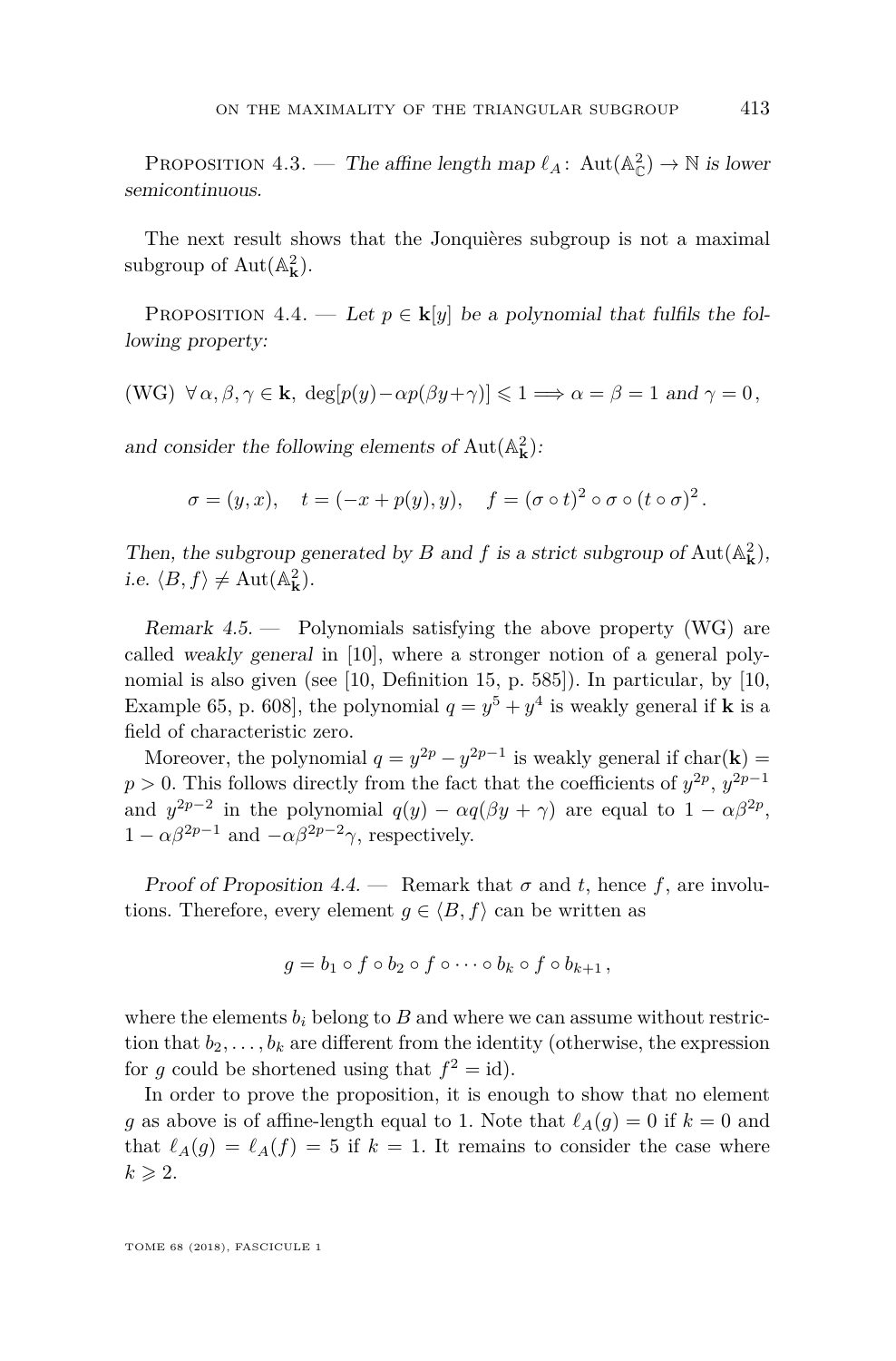For this, let us define four subgroups  $B_0, \ldots, B_3$  of *B* by

$$
B_0 = B,
$$
  
\n
$$
B_1 = A \cap B = \{(ax + by + c, b'y + c') \mid a, b, c, b', c' \in \mathbf{k}, a, b' \neq 0\},
$$
  
\n
$$
B_2 = (A \cap B) \cap [\sigma \circ (A \cap B) \circ \sigma]
$$
  
\n
$$
= \{(ax + c, b'y + c') \mid a, c, b', c' \in \mathbf{k}, a, b' \neq 0\},
$$
  
\n
$$
B_3 = \{(x, y + c') \mid c' \in \mathbf{k}\}.
$$

Note that  $B = B_0 \supseteq B_1 \supseteq B_2 \supseteq B_3$ . We will now give a reduced expression of  $u_i := (t \circ \sigma)^2 \circ b_i \circ (\sigma \circ t)^2$  for each  $i \in \{2, \ldots, k\}$ . We do it by considering successively the four following cases:

1. 
$$
b_i \in B_0 \setminus B_1
$$
; 2.  $b_i \in B_1 \setminus B_2$ ; 3.  $b_i \in B_2 \setminus B_3$ ; 4.  $b_i \in B_3 \setminus \{id\}$ .

Case 1. —  $b_i \in B_0 \setminus B_1$ .

Since  $b_i \in B \setminus A$ , the element  $u_i$  admits the following reduced expression

$$
u_i = (t \circ \sigma)^2 \circ b_i \circ (\sigma \circ t)^2.
$$

Case 2. —  $b_i \in B_1 \setminus B_2$ .

Since  $\hat{b}_i := \sigma \circ b_i \circ \sigma \in A \setminus B$ , the element  $u_i$  has the following reduced expression

$$
u_i = t \circ \sigma \circ t \circ \widehat{b_i} \circ t \circ \sigma \circ t.
$$

Case 3. —  $b_i \in B_2 \setminus B_3$ .

Let us check that  $\overline{b_i} := t \circ \sigma \circ b_i \circ \sigma \circ t \in B \setminus A$ . We are in the case where  $b_i = (ax + c, b'y + c')$  with  $(a, c, b') \neq (1, 0, 1)$ . A direct calculation gives that

$$
\overline{b_i} = (b'x + p(ay + c) - b'p(y) - c', ay + c).
$$

By the assumption made on *p*, we have that  $\deg[p(ay + c) - b'p(y)] \geq 2$ , hence that  $\overline{b_i} \in B \setminus A$ . Therefore  $u_i$  admits the following reduced expression

$$
u_i = t \circ \sigma \circ \overline{b_i} \circ \sigma \circ t.
$$

Case  $4. - b_i \in B_3 \setminus \{\text{id}\}.$ 

Let us check that  $\widetilde{b}_i := (t \circ \sigma)^2 \circ b_i \circ (\sigma \circ t)^2 \in B \setminus A$ . We are in the case where  $b_i = (x, y + c')$  with  $c' \in \mathbb{C}^*$ . Using the computation in case 3 with  $(a, c, b') = (1, 0, 1)$ , we then obtain that

$$
\widetilde{b_i} = t \circ \sigma \circ (x - c', y) \circ \sigma \circ t = t \circ (x, y - c') \circ t
$$
  
=  $(x + p(y - c') - p(y), y - c') \in B \setminus A$ .

Therefore, the element  $u_i$  has the following reduced expression

$$
u_i=b_i.
$$

ANNALES DE L'INSTITUT FOURIER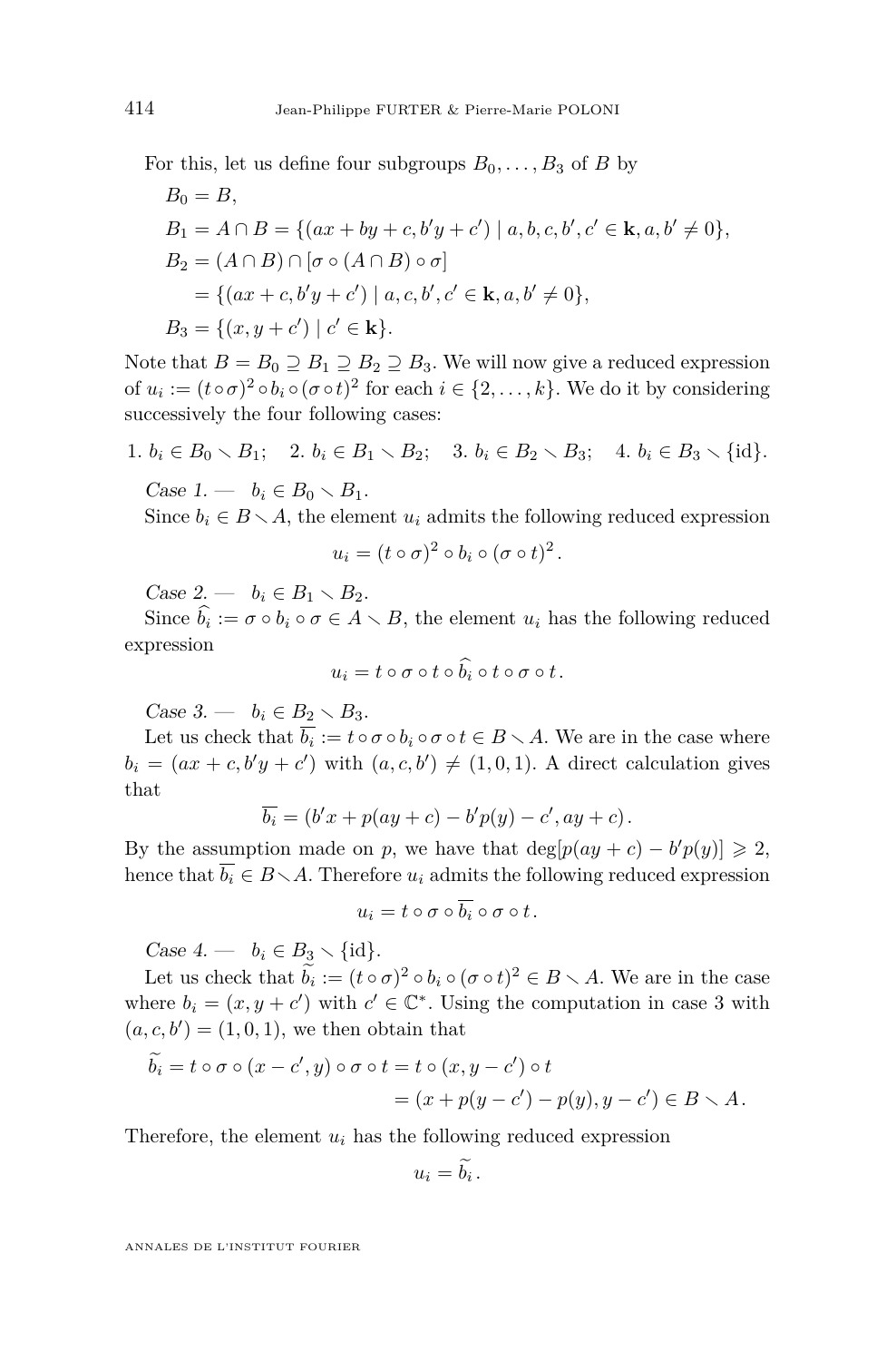Finally we obtain a reduced expression for an element  $g \in \langle B, f \rangle$  from the above study of cases, since we can express

$$
g = b_1 \circ f \circ b_2 \circ f \circ \cdots \circ b_k \circ f \circ b_{k+1}
$$
  
=  $b_1 \circ (\sigma \circ t)^2 \circ \sigma \circ u_2 \circ \sigma \circ \cdots \circ \sigma \circ u_k \circ \sigma \circ (t \circ \sigma)^2 \circ b_{k+1}.$ 

In particular, observe that  $\ell_A(g) \geq 6$  if  $k \geq 2$ . This concludes the proof.  $\Box$ 

Note that the element  $f$  such that  $\langle B, f \rangle \neq \text{Aut}(\mathbb{A}_{\mathbf{k}}^2)$ , that we constructed in Proposition [4.4,](#page-21-1) is of affine-length  $\ell_A(f) = 5$ . Our next result shows that 5 is precisely the minimal length for elements  $f \in Aut(A_{\mathbf{k}}^2) \setminus B$  with that property.

<span id="page-23-4"></span>PROPOSITION 4.6. — Suppose that  $f \in Aut(A_{\mathbf{k}}^2)$  is an automorphism of affine length  $\ell$  with  $1 \leq \ell \leq 4$ . Then, the subgroup generated by *B* and *f* is equal to the whole group  $\text{Aut}(\mathbb{A}_{\mathbf{k}}^2)$ , i.e.  $\langle B, f \rangle = \text{Aut}(\mathbb{A}_{\mathbf{k}}^2)$ .

In order to prove the above proposition, it is useful to remark that we can impose extra conditions on the elements  $t_1, \ldots, t_{n+1}, a_1, \ldots, a_n$  appearing in a reduced expression  $(*)$  of an automorphism  $f \in Aut(A_{\mathbf{k}}^2)$ . We do it in Proposition [4.10](#page-24-0) below. First, we need to introduce some notations.

Notation 4.7.  $\frac{1}{10}$  In the sequel, we will denote, as in the proof of Propo-sition [4.4,](#page-21-1) by  $\sigma$  the involution

$$
\sigma=(y,x)\in \operatorname{Aut}(\mathbb{A}^2_{\mathbf{k}})
$$

and by  $B_2$  the subgroup

$$
B_2 = \{ (ax + c, b'y + c') \in \text{Aut}(\mathbb{A}_{\mathbf{k}}^2) \mid a, c, b', c' \in \mathbf{k} \} \subset A \cap B.
$$

Moreover, we denote by *I* the subset

$$
I = \{ (-x + p(y), y) \in \text{Aut}(\mathbb{A}_{\mathbf{k}}^2) \mid p(y) \in \mathbf{k}[y], \deg p(y) \geq 2 \} \subset B \setminus A \cap B.
$$

Note that the elements of *I* are all involutions.

<span id="page-23-1"></span>LEMMA  $4.8.$  — The followings hold:

- <span id="page-23-2"></span>(1)  $B_2 \circ \sigma = \sigma \circ B_2$ .
- <span id="page-23-3"></span>(2)  $B \setminus A \cap B = I \circ B_2 = B_2 \circ I = B_2 \circ I \circ B_2.$
- <span id="page-23-0"></span>(3)  $A \setminus A \cap B \subset (A \cap B) \circ \sigma \circ (A \cap B)$ .

<span id="page-23-5"></span>Remark  $4.9.$  — In particular, Assertion [\(3\)](#page-23-0) implies that the group generated by  $\sigma$  and all triangular automorphisms is equal to the whole  $Aut(A_{\mathbf{k}}^2)$ , i.e.  $\langle B, \sigma \rangle = \text{Aut}(\mathbb{A}^2_{\mathbf{k}}).$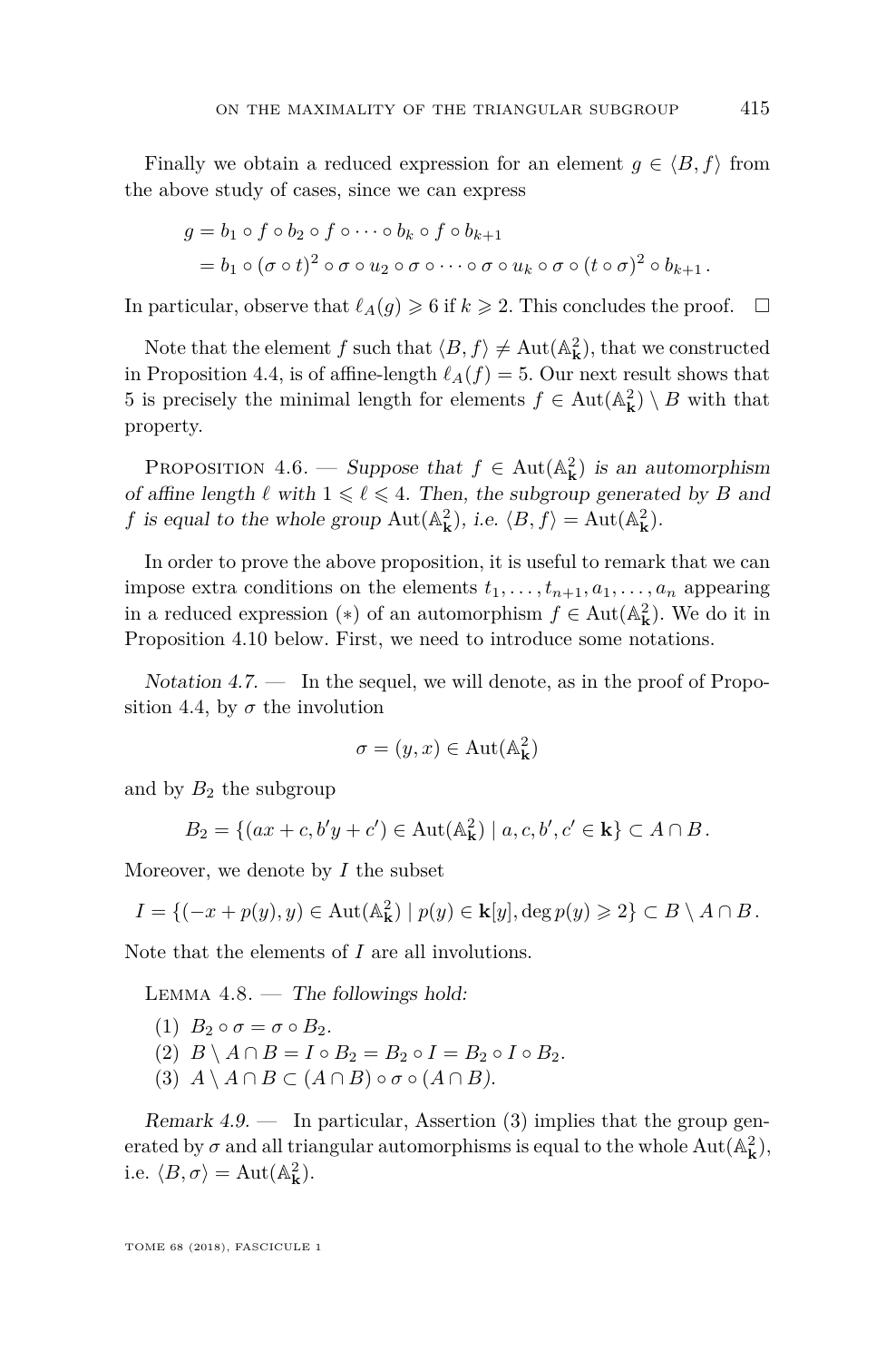Proof. — The first assertion is an easy consequence of the following equalities:

$$
(ax+c, b'y+c') \circ \sigma = (ay+c, b'x+c') = \sigma \circ (b'x+c', ay+c).
$$

Let us now prove the second assertion. It is easy to check that  $I \circ B_2 =$  $B_2 \circ I = B_2 \circ I \circ B_2 \subset B \setminus A \cap B$ . On the other hand, let  $f = (ax + p(y), b'y + c')$ be an element of  $B \setminus A \cap B$ . Then *f* belongs to  $I \circ B_2$ , since we can write

$$
f = \left(-x + p\left(\frac{y - c'}{b'}\right), y\right) \circ \left(-ax, b'y + c'\right).
$$

It remains to prove the last assertion. For this, it suffices to write, given an element  $f = (ax + by + c, a'x + b'y + c')$  of  $A \setminus A \cap B$  with  $a' \neq 0$ , that

$$
f = (ax + by + c, a'x + b'y + c')
$$
  
=  $\left(x + \frac{a}{a'}y + c, y + c'\right) \circ \sigma \circ \left(a'x + b'y, \frac{ba' - ab'}{a'}y\right).$ 

<span id="page-24-0"></span>PROPOSITION  $4.10.$  — Let  $f \in Aut(A_{\mathbf{k}}^2)$  be an automorphism of affine length  $\ell = n + 1$  with  $n \geq 0$ . Then there exist triangular automorphisms  $\tau_1, \tau_2 \in B$  and triangular involutions  $i_1, \ldots, i_n \in I$  such that

$$
(**) \t f = \tau_1 \circ \sigma \circ i_1 \circ \sigma \circ \cdots \circ \sigma \circ i_n \circ \sigma \circ \tau_2.
$$

In particular, the inverse of *f* is given by

$$
f^{-1} = \tau_2^{-1} \circ \sigma \circ i_n \circ \sigma \circ \cdots \circ \sigma \circ i_1 \circ \sigma \circ \tau_1^{-1}.
$$

Proof. — Let f be an automorphism of affine length  $\ell = n + 1$ . By definition,

$$
f = t_1 \circ a_1 \circ t_2 \circ \cdots \circ a_n \circ t_{n+1},
$$

for some  $a_1, \ldots, a_n \in A \setminus A \cap B$ ,  $t_1, t_{n+1} \in B$  and  $t_2, \ldots, t_n \in B \setminus A \cap B$ . Using Assertion [\(3\)](#page-23-0) of Lemma [4.8,](#page-23-1) we may replace every  $a_i$  by  $\sigma$ . The proposition then follows from Assertions [\(1\)](#page-23-2) and [\(2\)](#page-23-3) of Lemma [4.8.](#page-23-1)  $\Box$ 

We can now proceed to the proof of Proposition [4.6.](#page-23-4)

Proof of Proposition [4.6.](#page-23-4)

*Case*  $\ell = 1$ . — Let  $f \in B$  with  $\ell_A(f) = 1$ . By Proposition [4.10,](#page-24-0) we can write  $f = \tau_1 \circ \sigma \circ \tau_2$  for some  $\tau_1, \tau_2 \in B$ . Thus,  $\langle B, f \rangle = \langle B, \sigma \rangle = \text{Aut}(\mathbb{A}^2_{\mathbf{k}})$ follows from Remark [4.9.](#page-23-5)

The proofs for affine length  $\ell = 2, 3, 4$  will be based on explicit computations. In particular, it will be useful to observe that all  $i = (-x+p(y), y) \in I$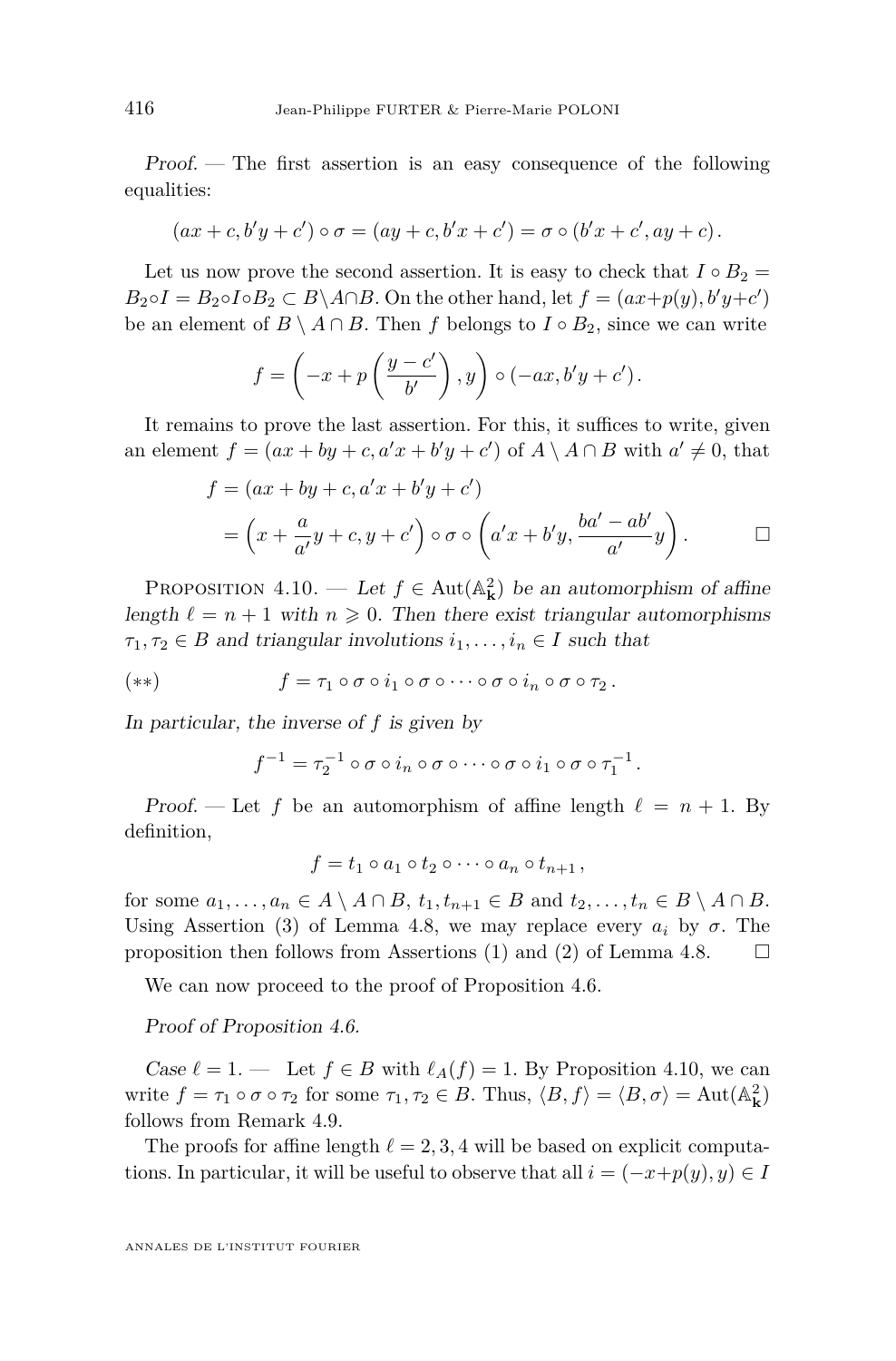satisfy that

<span id="page-25-1"></span>(4.1) 
$$
i \circ (x+1, y) \circ i = (x-1, y),
$$

(4.2) 
$$
\sigma \circ i \circ (x+1,y) \circ i \circ \sigma = (x,y-1)
$$

and

<span id="page-25-0"></span>(4.3) 
$$
i \circ (x, y - 1) \circ i \circ (-x, y + 1) = (-x + (p(y) - p(y + 1)), y).
$$

*Case*  $\ell = 2$ . — Let  $f \in B$  with  $\ell_A(f) = 2$ . By Proposition [4.10,](#page-24-0) we can suppose that  $f = \sigma \circ i \circ \sigma$  for some involution  $i = (-x + p(y), y) \in I$ . Consider the elements  $b_1 = \sigma \circ (x, y - 1) \circ \sigma$  and  $b_2 = \sigma \circ (-x, y + 1) \circ \sigma$  of *B*2. Since

$$
f\circ b_1\circ f\circ b_2=\sigma\circ i\circ (x,y-1)\circ i\circ (-x,y+1)\circ \sigma\,,
$$

it follows from Equality [\(4.3\)](#page-25-0) above that the automorphism  $\sigma \circ (-x + (p(y)$  $p(y+1), y \in \sigma$  belongs to  $\langle B, f \rangle$ . By induction, we thus obtain an element in  $\langle B, f \rangle$  of the form  $\sigma \circ (-x + q(y), y) \circ \sigma$  with deg(*q*) = 1. This element is in fact an element of  $A \setminus A \cap B$  and has therefore affine length 1. This implies that  $\langle B, f \rangle = \text{Aut}(\mathbb{A}_{\mathbf{k}}^2)$ .

Case  $\ell = 3$ . — Let  $f \in B$  with  $\ell_A(f) = 3$ . By Proposition [4.10,](#page-24-0) we can suppose that  $f = \sigma \circ i_1 \circ \sigma \circ i_2 \circ \sigma$  for some  $i_1 = (-x + p_1(y), y), i_2 =$  $(-x + p_2(y), y) \in I$ . We first use Equality [\(4.2\)](#page-25-1), which implies that

<span id="page-25-2"></span>(4.4) 
$$
\sigma \circ i_2 \circ \sigma \circ b \circ \sigma \circ i_2 \circ \sigma = (x, y - 1),
$$

where *b* denotes the element  $b = \sigma \circ (x + 1, y) \circ \sigma \in B_2$ . Hence, denoting by *b*' the element  $b' = \sigma \circ (-x, y + 1) \circ \sigma$  in  $B_2$  and using Equalities [\(4.3\)](#page-25-0) and [\(4.4\)](#page-25-2), we obtain that

$$
f \circ b \circ f^{-1} \circ b' = \sigma \circ i_1 \circ \sigma \circ i_2 \circ \sigma \circ b \circ \sigma \circ i_2 \circ \sigma \circ i_1 \circ \sigma \circ b'
$$
  
=  $\sigma \circ i_1 \circ (x, y - 1) \circ i_1 \circ \sigma \circ b'$   
=  $\sigma \circ i_1 \circ (x, y - 1) \circ i_1 \circ (-x, y + 1) \circ \sigma$   
=  $\sigma \circ (-x + (p_1(y) - p_1(y + 1)), y) \circ \sigma$ 

is an element of affine length 2 (or 1 in the case where  $deg(p_1) = 2$ ), which belongs to  $\langle B, f \rangle$ . Consequently,  $\langle B, f \rangle = \text{Aut}(\mathbb{A}^2_{\mathbf{k}})$ .

*Case*  $\ell = 4$ . — Let  $f \in B$  with  $\ell_A(f) = 4$ . By Proposition [4.10,](#page-24-0) we can suppose that  $f = \sigma \circ i_1 \circ \sigma \circ i_2 \circ \sigma \circ i_3 \circ \sigma$  for some  $i_j = (-x + p_j(y), y) \in I$ ,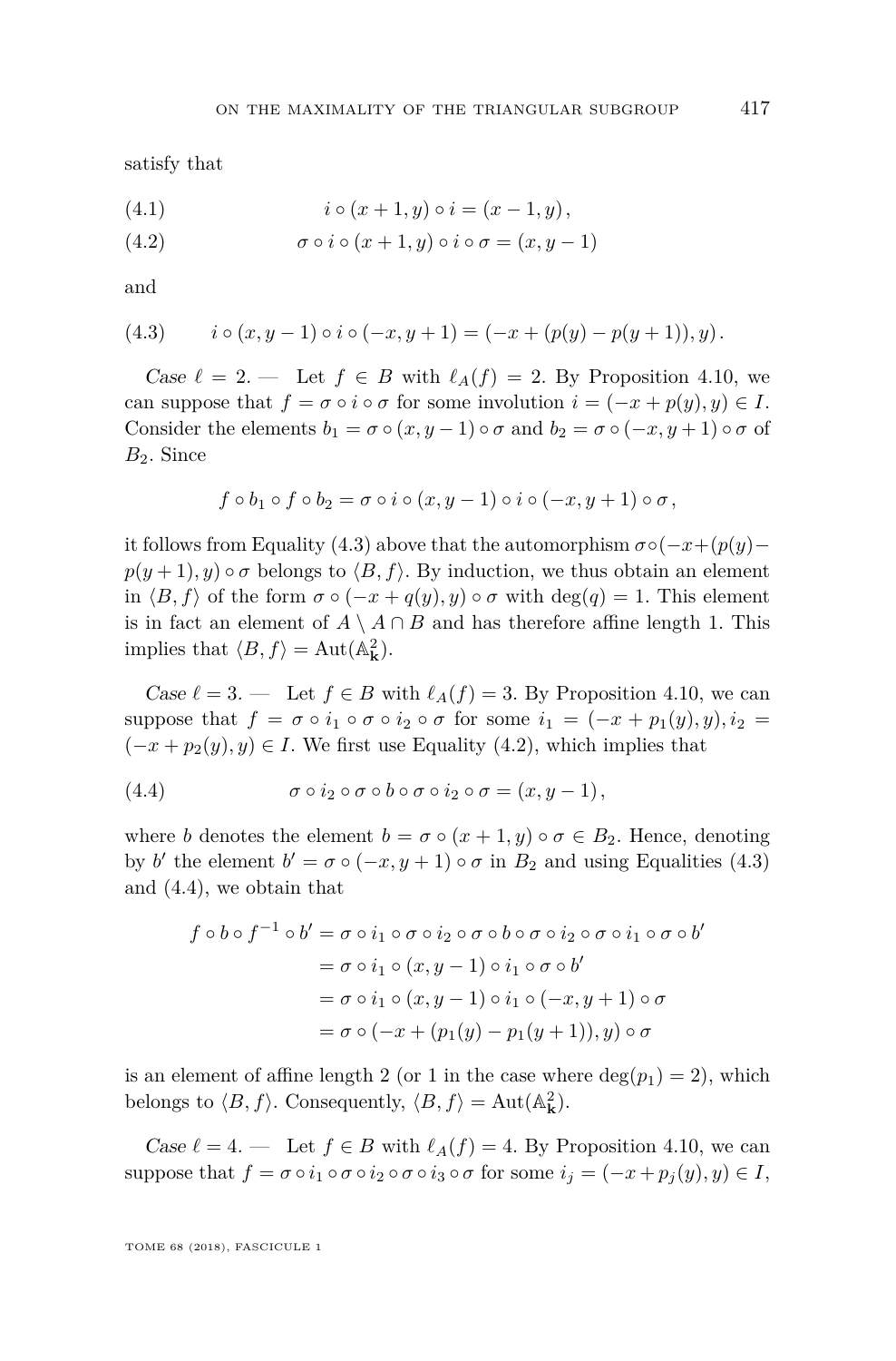$$
j = 1, 2, 3.
$$
 Letting  $b = \sigma \circ (x + 1, y) \circ \sigma$  as above, one get that  
\n
$$
f \circ b \circ f^{-1} = \sigma \circ i_1 \circ \sigma \circ i_2 \circ \sigma \circ i_3 \circ \sigma \circ b \circ \sigma \circ i_3 \circ \sigma \circ i_2 \circ \sigma \circ i_1 \circ \sigma
$$
\n
$$
= \sigma \circ i_1 \circ \sigma \circ i_2 \circ (x, y - 1) \circ i_2 \circ \sigma \circ i_1 \circ \sigma
$$
\n
$$
= \sigma \circ i_1 \circ \sigma \circ i_2 \circ (x, y - 1) \circ i_2 \circ (-x, y + 1)
$$
\n
$$
\circ (-x, y - 1) \circ \sigma \circ i_1 \circ \sigma
$$
\n
$$
= \sigma \circ i_1 \circ \sigma \circ i_2' \circ (-x, y - 1) \circ \sigma \circ i_1 \circ \sigma
$$
\n
$$
= \sigma \circ i_1 \circ \sigma \circ i_2' \circ \sigma \circ (x - 1, -y) \circ i_1 \circ \sigma
$$
\n
$$
= \sigma \circ i_1 \circ \sigma \circ i_2' \circ \sigma \circ i_1' \circ (x + 1, -y) \circ \sigma
$$
\n
$$
= \sigma \circ i_1 \circ \sigma \circ i_2' \circ \sigma \circ i_1' \circ \sigma \circ (-x, y + 1),
$$

where  $i'_2 = (-x + p'_2(y), y)$  and  $i'_1 = (-x + p'_1(y), y)$  for the polynomials  $p'_{2}(y) = p_{2}(y) - p_{2}(y+1)$  and  $p'_{1}(y) = p_{1}(-y)$ , respectively. In particular,  $\langle B, f \rangle$  contains the element  $\sigma \circ i_1 \circ \sigma \circ i_2' \circ \sigma \circ i_1' \circ \sigma$ . Since  $\deg(p_2') = \deg(p_2) - 1$ , we obtain by induction an element in  $\langle B, f \rangle$  of the form  $\sigma \circ i_1 \circ \sigma \circ i_2 \circ \sigma \circ i_1' \circ \sigma$ with  $\widetilde{i}_2 = (-x + \widetilde{p}_2(y), y)$  and  $\deg(\widetilde{p}_2) = 1$ . Since  $\sigma \circ \widetilde{i}_2 \circ \sigma$  is an element of  $A \setminus A \cap B$ , the above  $\sigma \circ i_1 \circ \sigma \circ i_2 \circ \sigma \circ i_1' \circ \sigma$  is an automorphism of affine length 3, and the proposition follows.  $\square$ 

To conclude, let us emphasize that, as pointed to us by S. Lamy, our results concerning the non-maximality of  $B$  are related to those of  $[10]$  about the existence of normal subgroups for the group  $SAut(A_C^2)$  of automorphisms of the complex affine plane whose Jacobian determinant is equal to 1. Indeed, the subgroup  $\langle B, f \rangle$ , generated by *B* and a given automorphism *f*, is contained into the subgroup  $B \circ \langle f \rangle_N = \{ h \circ g \mid h \in B, g \in \langle f \rangle_N \},$ where  $\langle f \rangle_N$  denotes the normal subgroup of Aut( $\mathbb{A}_{\mathbb{C}}^2$ ) that is generated by *f*.

Combined with Proposition [4.6,](#page-23-4) the above observation gives us a short proof of the following result.

THEOREM 4.11 ([\[10,](#page-28-17) Theorem 1]). — If  $f \in \text{SAut}(\mathbb{A}_{\mathbb{C}}^2)$  is of affine length at most 4 and  $f \neq id$ , then the normal subgroup  $\langle f \rangle_N$  generated by f in  $\text{SAut}(\mathbb{A}_{\mathbb{C}}^2)$  is equal to the whole group  $\text{SAut}(\mathbb{A}_{\mathbb{C}}^2)$ .

Proof. — The case where *f* is a triangular automorphism being easy to treat (see [\[10,](#page-28-17) Lemma 30, p. 590]), suppose that  $f \in \text{SAut}(\mathbb{A}_{\mathbb{C}}^2)$  is of affine length at most 4 and at least 1. By Proposition [4.6,](#page-23-4) we have  $\langle B, f \rangle =$ Aut( $\mathbb{A}_{\mathbb{C}}^2$ ). Since the group  $B \circ \langle f \rangle_N$  contains  $B$  and  $f$ , we get  $B \circ \langle f \rangle_N =$ Aut $(\mathbb{A}_{\mathbb{C}}^2)$ . In particular, the element  $(-y, x)$  can be written as  $(-y, x) = b \circ g$ for some  $b \in B$  and  $g \in \langle f \rangle_N$ . Consequently,  $\langle f \rangle_N$  contains the element  $g = b^{-1} \circ (-y, x)$  which is of affine length 1.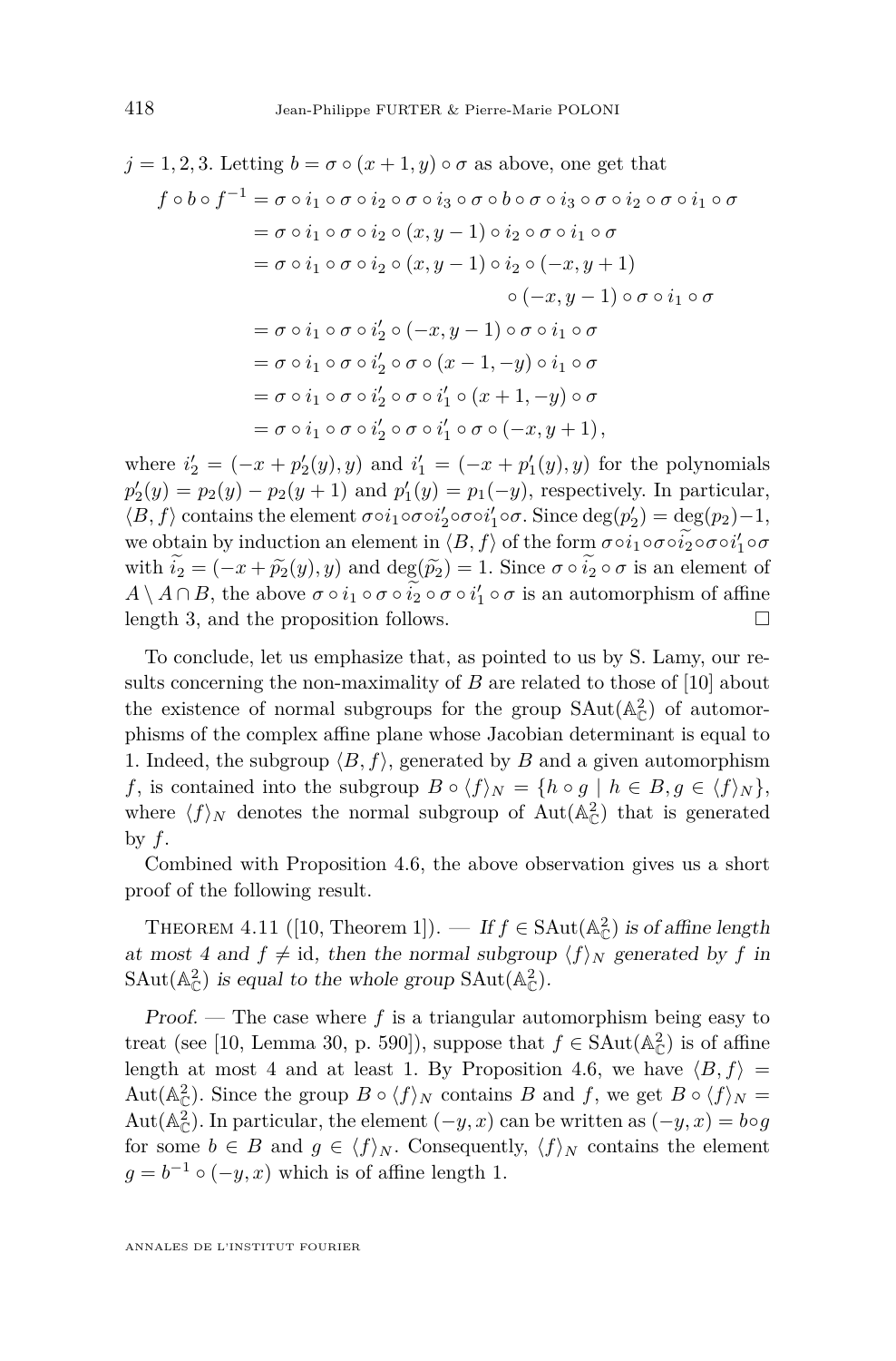Remark that the Jacobian determinant of *b* is equal to 1. Therefore, we can write  $b^{-1} = (ax + P(y), a^{-1}y + c)$  for some  $a \in \mathbb{C}^*, c \in \mathbb{C}$  and  $P(y) \in \mathbb{C}[y]$ . Thus, *q* is given by

$$
g = (-ay + P(x), a^{-1}x + c).
$$

Next, we consider the translation  $\tau = (x+1, y)$  and compute the commutator  $[\tau, g] = \tau \circ g \circ \tau^{-1} \circ g^{-1}$ , which is an element of  $\langle f \rangle_N$ . Since

$$
[\tau, g] = (x + 1, y) \circ (-ay + P(x), a^{-1}x + c) \circ (x + 1, y)
$$

$$
\circ (ay - ac, -a^{-1}x + a^{-1}P(ay - ac))
$$

$$
= (x - P(ay - ac) + P(ay - ac - 1) + 1, y - a^{-1})
$$

is a triangular automorphism different from the identity, the theorem fol-lows directly from [\[10,](#page-28-17) Lemma 30, p. 590].  $\Box$ 

On the other hand, we can retrieve the fact that the Jonquières subgroup is not a maximal subgroup of  $Aut(A<sup>2</sup><sub>C</sub>)$  as a corollary of [\[10,](#page-28-17) Theorem 2]. Indeed, the latter produces elements  $f \in SAut(\mathbb{A}_{\mathbb{C}}^2)$  of affine length  $\ell_A(f) =$ 7 such that  $\langle f \rangle_N \neq \text{SAut}(\mathbb{A}_{\mathbb{C}}^2)$ . In particular, by [\[10,](#page-28-17) Theorem 1] above, the identity is the only automorphism of affine length smaller than or equal to 4 contained in  $\langle f \rangle_N$ . Therefore, since  $\langle B, f \rangle \subset B \circ \langle f \rangle_N$ , the subgroup  $\langle B, f \rangle$  does not contain any non-triangular automorphism of affine length  $\leq 4$ . Consequently,  $\langle B, f \rangle$  is a strict subgroup of Aut $(\mathbb{A}_{\mathbb{C}}^2)$ .

#### BIBLIOGRAPHY

- <span id="page-27-1"></span>[1] H. Bass, "A nontriangular action of  $\mathbb{G}_a$  on  $\mathbb{A}^{3}$ ", J. Pure Appl. Algebra **33** (1984), no. 1, p. 1-5.
- <span id="page-27-3"></span>[2] H. Bass, E. H. Connell & D. Wright, "The Jacobian conjecture: reduction of degree and formal expansion of the inverse", Bull. Am. Math. Soc. **7** (1982), no. 2, p. 287-330.
- <span id="page-27-4"></span>[3] A. BEAUVILLE, "Finite subgroups of  $PGL_2(K)$ ", in Vector bundles and complex geometry, Contemporary Mathematics, vol. 522, American Mathematical Society, 2010, p. 23-29.
- <span id="page-27-0"></span>[4] Y. BEREST, A. ESHMATOV & F. ESHMATOV, "Dixmier groups and Borel subgroups", Adv. Math. **286** (2016), p. 387-429.
- <span id="page-27-5"></span>[5] E. EDO, "Closed subgroups of the polynomial automorphism group containing the affine subgroup", to appear in Transform. Groups.
- <span id="page-27-6"></span>[6]  $\hat{E}$ . Edo & P.-M. Poloni, "On the closure of the tame automorphism group of affine three-space", Int. Math. Res. Not. (2015), no. 19, p. 9736-9750.
- <span id="page-27-2"></span>[7] A. VAN DEN ESSEN, Polynomial automorphisms and the Jacobian conjecture, Progress in Mathematics, vol. 190, Birkhäuser, 2000, xviii+329 pages.
- <span id="page-27-7"></span>[8] S. FRIEDLAND & J. MILNOR, "Dynamical properties of plane polynomial automorphisms", Ergodic Theory Dyn. Syst. **9** (1989), no. 1, p. 67-99.
- <span id="page-27-8"></span>[9] J.-P. Furter, "On the length of polynomial automorphisms of the affine plane", Math. Ann. **322** (2002), no. 2, p. 401-411.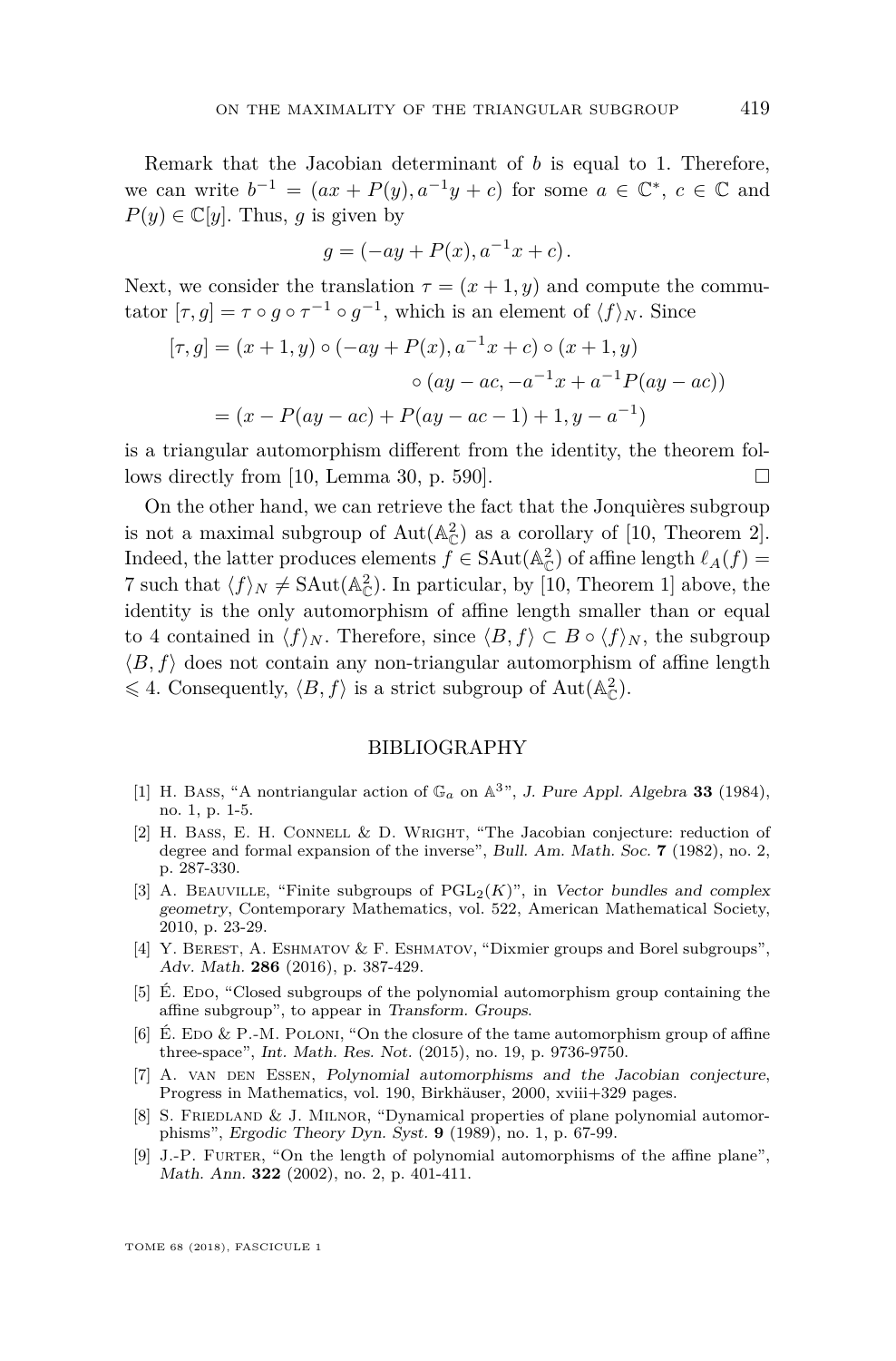- <span id="page-28-17"></span>[10] J.-P. FURTER & S. LAMY, "Normal subgroup generated by a plane polynomial automorphism", Transform. Groups **15** (2010), no. 3, p. 577-610.
- <span id="page-28-4"></span>[11] J. E. Humphreys, Linear algebraic groups, Graduate Texts in Mathematics, vol. 21, Springer, 1975, xiv+247 pages.
- <span id="page-28-14"></span>[12] H. W. E. Jung, "Über ganze birationale Transformationen der Ebene", J. Reine Angew. Math. **184** (1942), p. 161-174.
- <span id="page-28-5"></span>[13] S. Kaliman, "Isotopic embeddings of affine algebraic varieties into C*n*", in The Madison Symposium on Complex Analysis (Madison, WI, 1991), Contemporary Mathematics, vol. 137, American Mathematical Society, 1992, p. 291-295.
- <span id="page-28-15"></span>[14] W. van der Kulk, "On polynomial rings in two variables", Nieuw Arch. Wiskunde **1** (1953), p. 33-41.
- <span id="page-28-0"></span>[15] S. Lamy, "L'alternative de Tits pour Aut[C<sup>2</sup> ]", J. Algebra **239** (2001), no. 2, p. 413- 437.
- <span id="page-28-9"></span>[16] A. L. MAL'CEV, "On certain classes of infinite solvable groups", Amer. Math. Soc. Transl. **2** (1956), p. 1-21.
- <span id="page-28-10"></span>[17] M. Martelo & J. Ribón, "Derived length of solvable groups of local diffeomorphisms", Math. Ann. **358** (2014), no. 3-4, p. 701-728.
- <span id="page-28-13"></span>[18] H. Nagao, "On GL(2*, K*[*x*])", J. Inst. Polytech. Osaka City Univ. **10** (1959), p. 117- 121.
- <span id="page-28-16"></span>[19] M. Nagata, On automorphism group of *k*[*x, y*], Lectures in Mathematics, vol. 5, Kinokuniya Book-Store Co., Ltd., 1972, v+53 pages.
- <span id="page-28-12"></span>[20] M. F. Newman, "The soluble length of soluble linear groups", Math. Z. **126** (1972), p. 59-70.
- <span id="page-28-1"></span>[21] V. L. Popov, "On actions of G*<sup>a</sup>* on A*n*", in Algebraic groups (Utrecht, 1986), Lecture Notes in Mathematics, vol. 1271, Springer, 1987, p. 237-242.
- <span id="page-28-6"></span>[22] ——— , "On infinite dimensional algebraic transformation groups", Transform. Groups **19** (2014), no. 2, p. 549-568.
- <span id="page-28-11"></span>[23] J.-P. Serre, Trees, Springer Monographs in Mathematics, Springer, 2003, Translated from the French original by John Stillwell, Corrected 2nd printing of the 1980 English translation, x+142 pages.
- <span id="page-28-2"></span>[24] I. R. Shafarevich, "On some infinite-dimensional groups", Rend. Mat. Appl. **25** (1966), no. 1-2, p. 208-212.
- <span id="page-28-3"></span>[25] ——— , "On some infinite-dimensional groups. II", Izv. Akad. Nauk SSSR Ser. Mat. **45** (1981), no. 1, p. 214-226, 240.
- <span id="page-28-7"></span>[26] B. A. F. Wehrfritz, Infinite linear groups. An account of the group-theoretic properties of infinite groups of matrices, Ergebnisse der Matematik und ihrer Grenzgebiete, vol. 76, Springer, 1973, xiv+229 pages.
- <span id="page-28-8"></span>[27] H. Zassenhaus, "Beweis eines satzes über diskrete gruppen", Abh. Math. Sem. Univ. Hamburg **12** (1937), no. 1, p. 289-312.

Manuscrit reçu le 11 juillet 2016, révisé le 7 avril 2017, accepté le 14 septembre 2017.

Jean-Philippe FURTER Université de La Rochelle Laboratoire MIA avenue Michel Crépeau 17000 La Rochelle (France) [jpfurter@univ-lr.fr](mailto:jpfurter@univ-lr.fr)